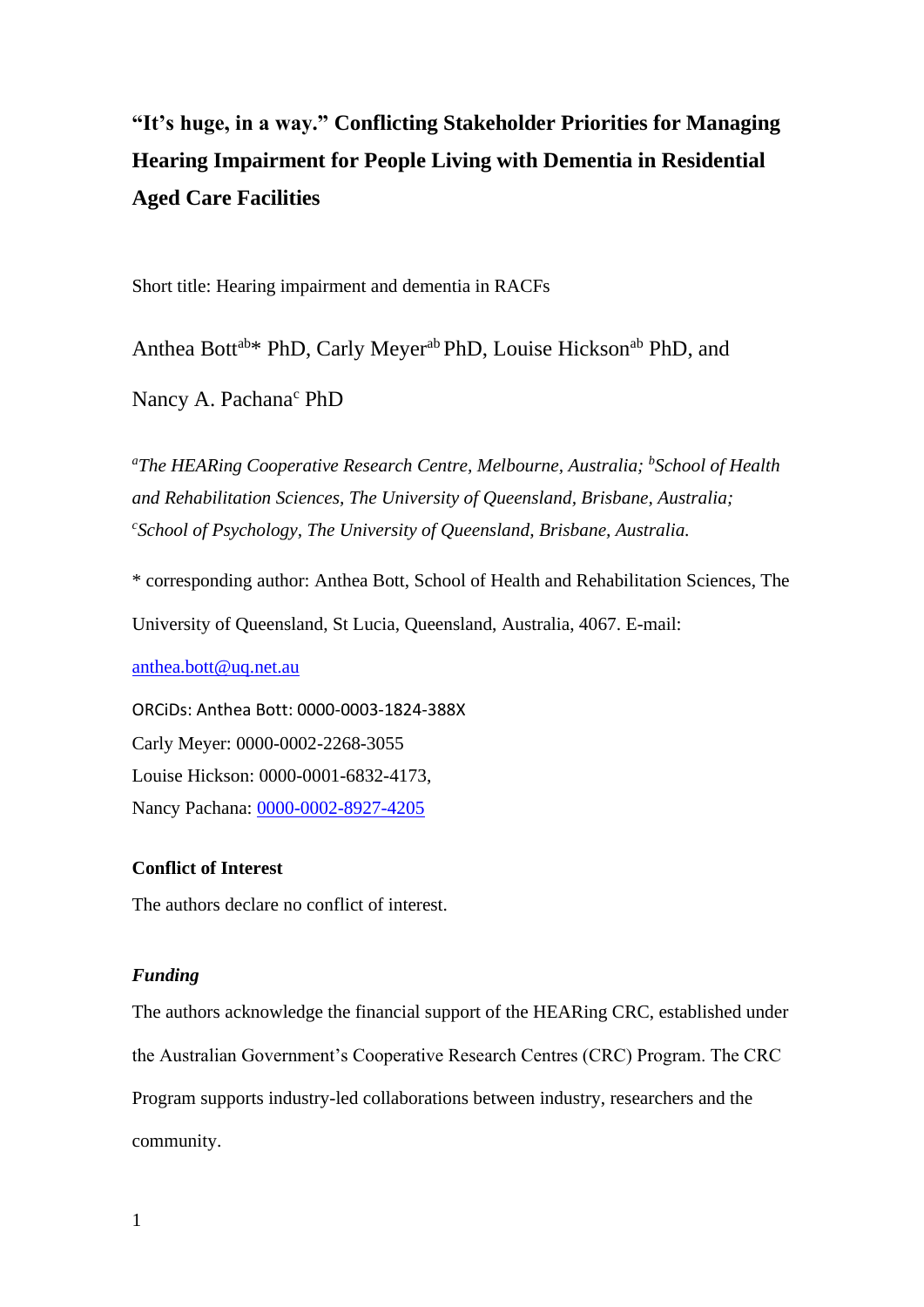"It's huge, in a way." Conflicting Stakeholder Priorities for Managing Hearing Impairment for People Living with Dementia in Residential Aged Care Facilities

### Abstract

**Objectives:** The aims of this study were to a) explore the impact of hearing impairment on people living with dementia in residential aged care facilities (RACFs) and b) investigate management of hearing impairment for this population.

**Methods:** A descriptive qualitative approach, consisting of semi-structured interviews, was conducted with 23 participants across four stakeholder groups (audiologists, care staff, family members and individuals with dementia and hearing impairment living in RACFs).

**Results:** Thematic analysis revealed an overarching theme of "different priorities for managing hearing impairment" that emerged from the data. Audiologists and care staff prioritised different practices for managing hearing impairment: audiologists emphasised hearing aids and care staff emphasised communication strategies. Care staff also identified that current management of hearing impairment was sub-optimal as they do not prioritise managing it.

**Conclusions:** Residents with dementia and hearing impairment living in RACFs are not receiving optimal hearing management. Further research is required to understand the factors that influence this.

**Clinical implications:** Changes in practices of both care staff and audiologists are required to improve hearing impairment management for this population.

Key words: dementia, hearing impairment, qualitative, thematic analysis, residential aged care facility.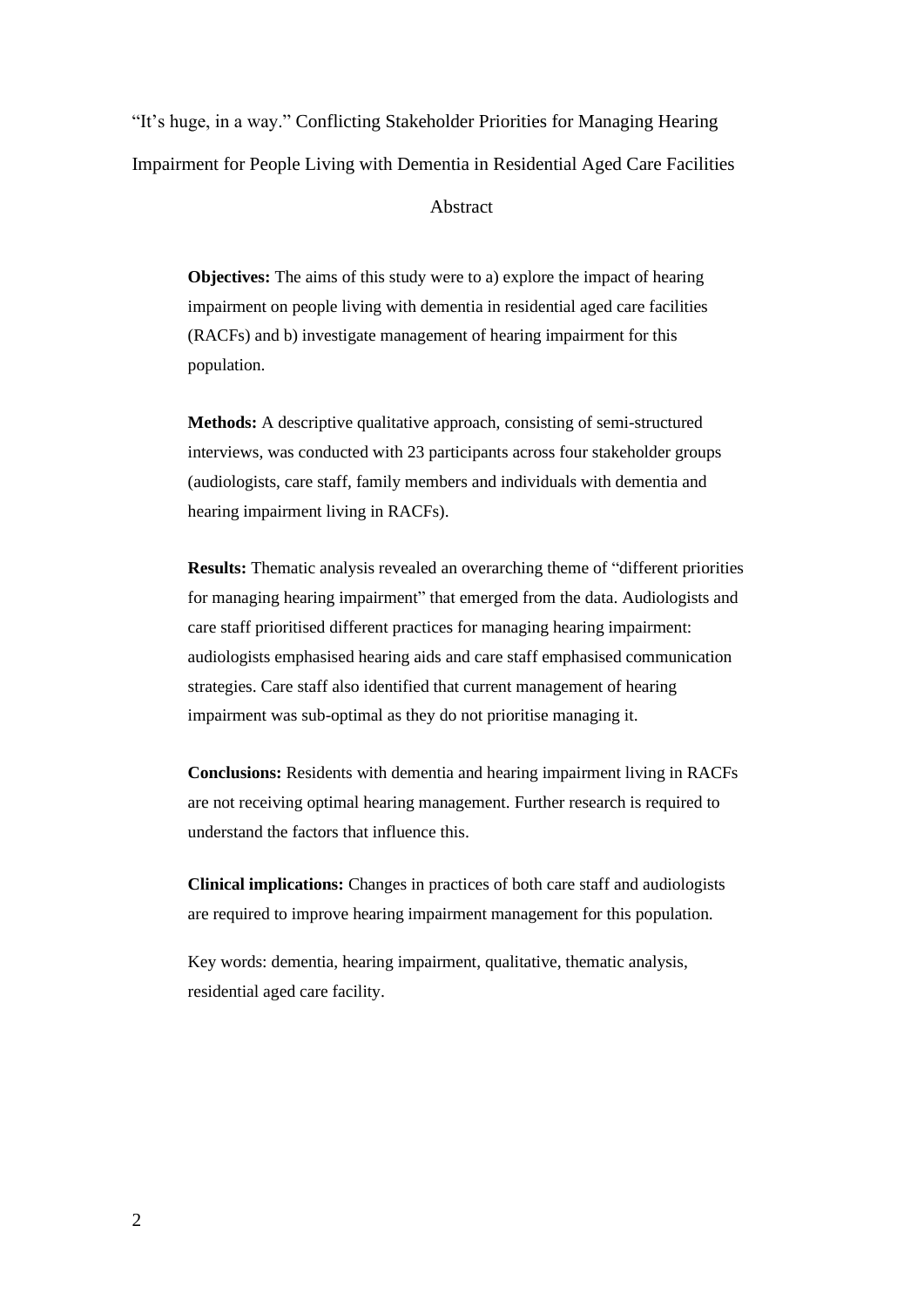### **Introduction**

The co-occurrence of hearing impairment and dementia among people living in Residential Aged Care Facilities (RACFs) is high, with prevalence rates reported to be around 90% (Hopper, Slaughter, Hodgetts, Ostevik, & Ickert, 2016; Jupiter, 2012; Worrall, Hickson, & Dodd, 1993). Several reasons explain the high concomitance of hearing impairment and dementia. First, prevalence of hearing impairment and dementia increase exponentially with age. Approximately 55% of adults aged over 60 years and 80% of adults aged over 80 years have a bilateral hearing impairment (Lin, Niparko, & Ferrucci, 2011); and approximately 10% of adults aged over 65 years and 43% of adults aged over 85 years have a dementia diagnosis (Australian Institute of Health and Welfare, 2012). Second, hearing impairment is independently associated with increased risk of dementia (Ford et al., 2018; Livingston et al., 2017; Loughrey, Kelly, Kelley, Brennan, & Lawlor, 2018). For example, one prospective cohort study identified that, over an 11-year period, adults with a mild hearing impairment were almost twice as likely to develop dementia, and adults with a severe hearing impairment were nearly five times more likely to develop dementia, compared to adults without a hearing impairment (Lin, Metter, et al., 2011). Finally, population trends from 2011 showed that, compared to 2003, older adults in Australia are waiting longer before moving into RACFs (Australian Institute of Health and Welfare, 2014), and are therefore more likely to have multiple age-related health conditions such as dementia and hearing impairment when they do so. Despite the evidence for the commonality of hearing impairment among people living with dementia in RACFs, few empirical studies have considered the impact that hearing impairment has for this population.

Hearing impairment likely exacerbates the negative consequences of dementia on communication and quality of life for adults residing in RACFs (Hopper & Hinton,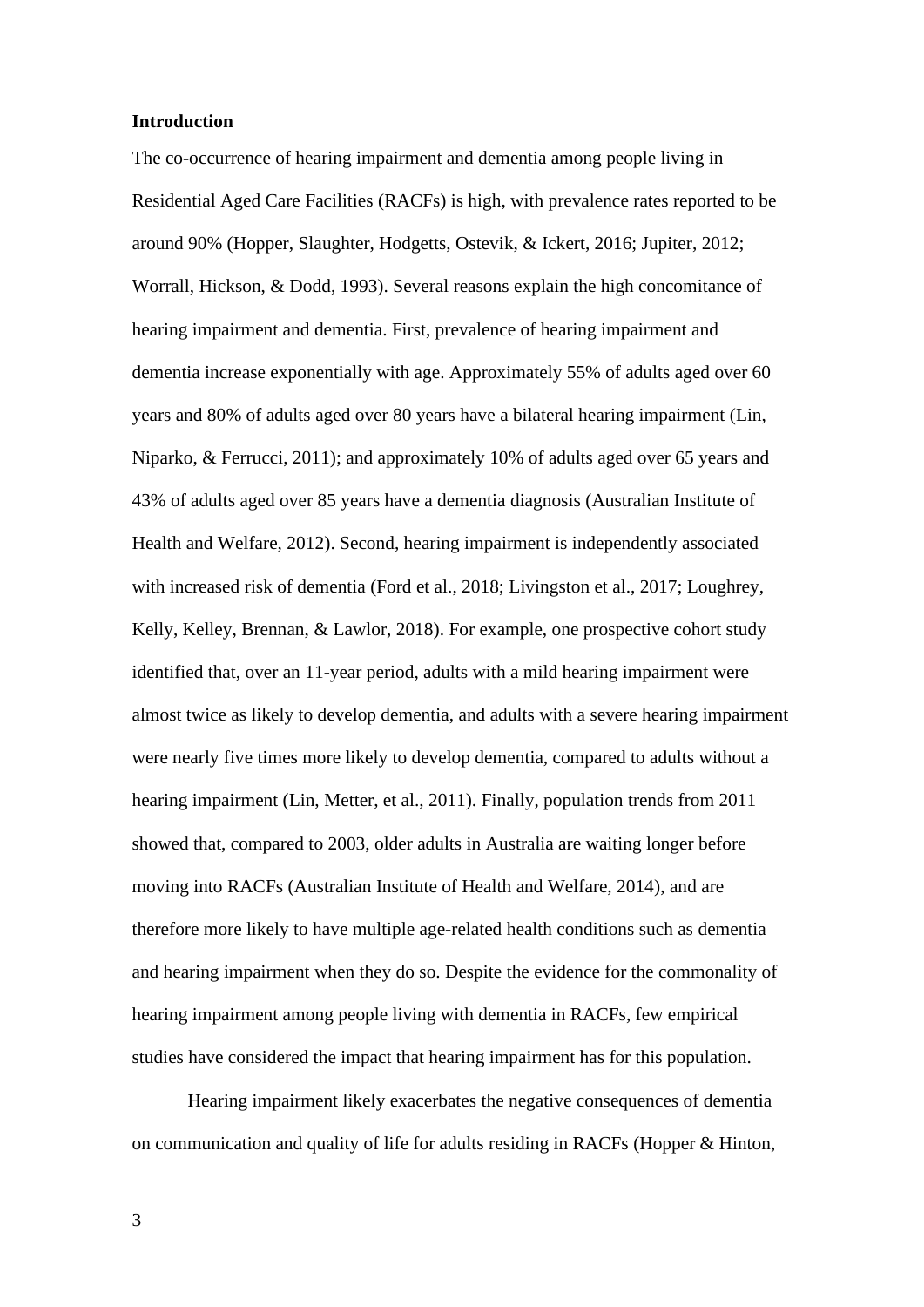2012; Hubbard, Mamo, & Hopper, 2018; Pichora-Fuller, Dupuis, Reed, & Lemke, 2013; Punch & Horstmanshof, 2018), yet, in research, this has been investigated sparingly. Cohen-Mansfield et al. (2009) found that poorer hearing, as determined through a four-point scale where "1" represented those with highly impaired hearing and "4" represented those with adequate hearing, was associated with a higher refusal rate to engage in activities in 193 residents with dementia. However, this study did not consider whether the use of a hearing device altered residents' engagement in activities. Furthermore, a large Canadian cross-sectional study (*n*=110,578) demonstrated that hearing impairment adds additional communication and functional difficulties to residents with cognitive impairment, compared to residents with cognitive impairment and no hearing impairment (Guthrie et al., 2018). Despite demonstrating the link between hearing impairment and greater disability in residents with dementia, these studies do not provide a comprehensive insight into how this impact is experienced by individuals or their caregivers.

Qualitative methods are used in audiology to examine participants' perceptions and experiences regarding hearing impairment (Knudsen et al., 2012) and have been applied to investigate the consequences of hearing impairment for people living with dementia in RACFs (Pryce & Gooberman-Hill, 2012; Pryce & Gooberman-Hill, 2013; Slaughter, Hopper, Ickert, & Erin, 2014). Pryce and Gooberman-Hill (2012) conducted an ethnographic study and in-depth interviews with 18 people living with dementia in an RACF. Of these participants, eight were current hearing aid users, eight self-reported problems with their hearing but had not sought help, and two reported adequate hearing. Participants reported that factors within the RACF environment (noise and lack of social opportunity) placed restrictions upon their communication choices beyond those imposed by their hearing ability. Furthermore, a mixed-methods study conducted by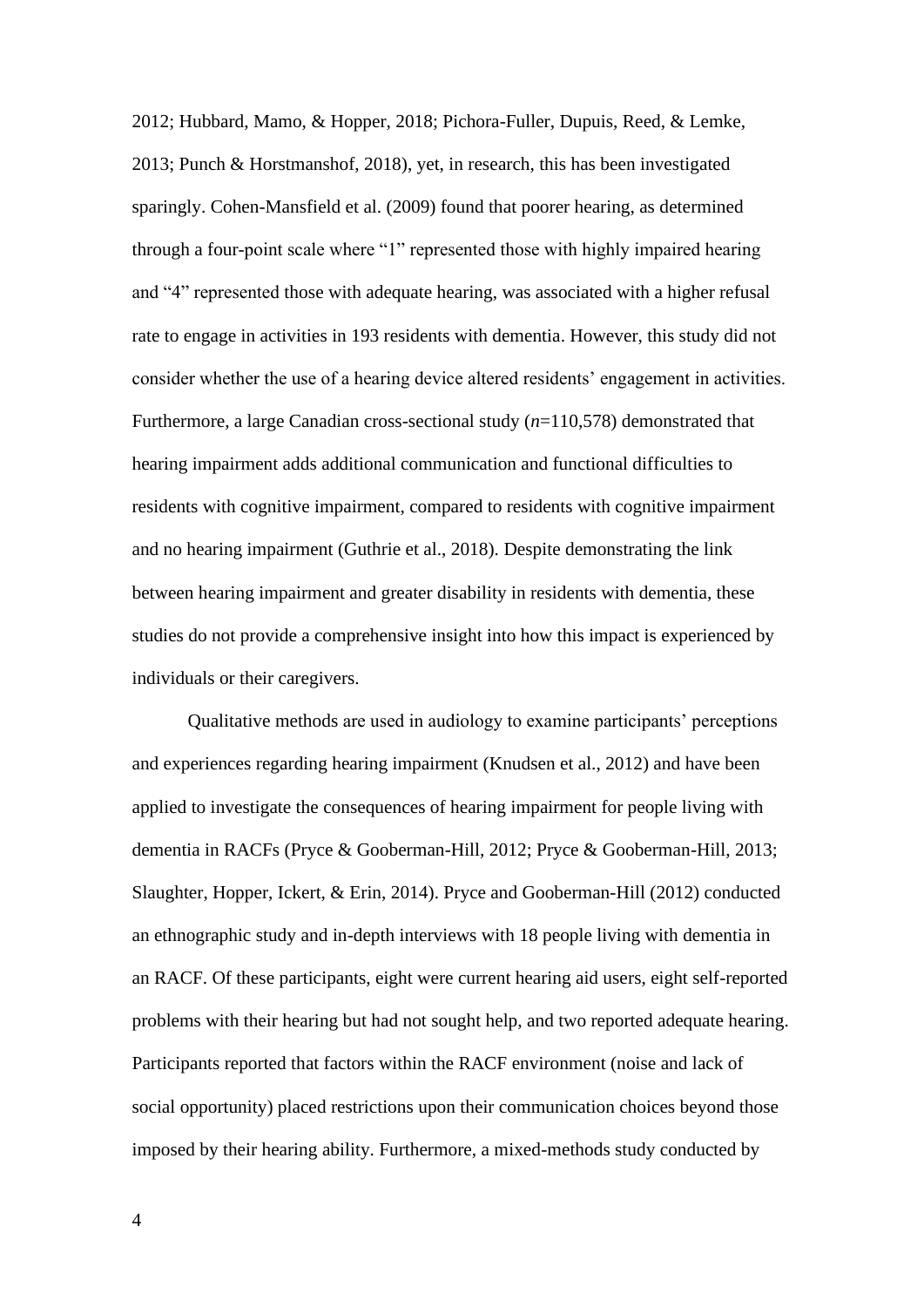Pryce and Gooberman-Hill (2013) – consisting of qualitative observations and interviews with 10 aged care staff, quantitative surveys with 65 aged care staff, and stakeholder meetings with 30 managers and senior aged care staff – found that aged care staff played an important role in supporting residents to access hearing services, yet aged care staff did not necessarily have the knowledge to facilitate this referral. Finally, Slaughter et al. (2014) conducted qualitative interviews with 12 aged care staff and found that they had trouble identifying a mild-to-moderate hearing impairment in adults with dementia, further highlighting the challenges of managing hearing impairment in this population. A limitation of these studies is that family caregiver perspectives were not explored.

Caregivers, both family and professional, play an important role in assisting residents living with dementia to manage their health conditions. People living with dementia can have difficulties expressing themselves and understanding information (Bayles, Tomoeda, & Trosset, 1992), necessitating caregiver advocacy for their needs (Groen-van de Ven et al., 2016). Family involvement is also encouraged within audiology appointments (Meyer, Scarinci, Ryan, & Hickson, 2015) and for people living with dementia who reside in RACFs (Stans, Dalemans, de Witte, & Beurskens, 2013). To date, no single previous qualitative study has explored family caregivers or multiple stakeholder perspectives about the management and consequences of hearing impairment for people living with dementia within RACFs. Therefore, the aims of this study were to a) explore the impact of hearing impairment on people living with dementia in RACFs and b) investigate management of hearing impairment for this population. Because multiple stakeholders are involved in healthcare decision making for adults living with dementia in RACFs – audiologists, care staff, family members and individuals – we sought perspectives from representatives of these stakeholder groups.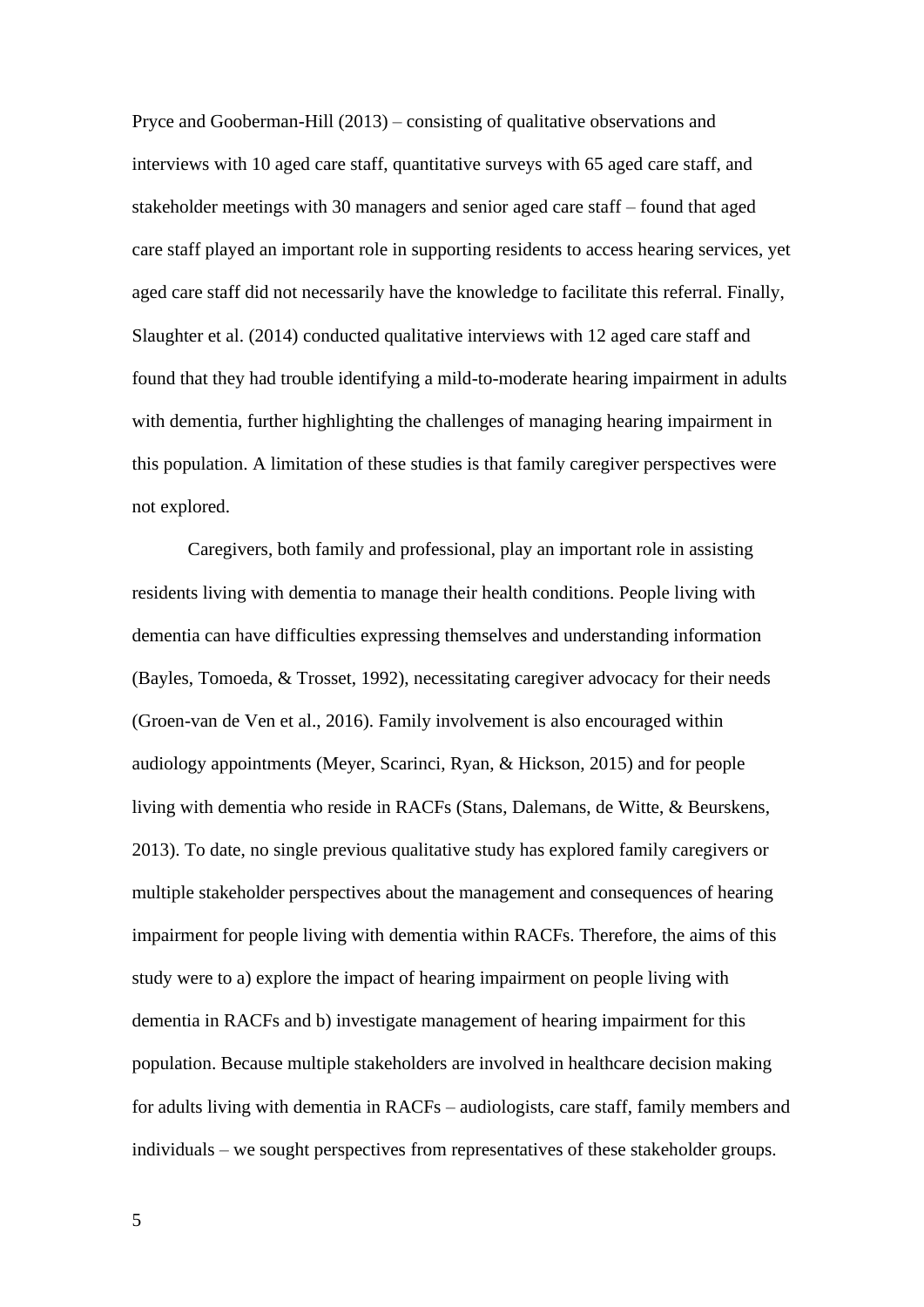### **Method**

### *Study Design*

A descriptive qualitative study using one-on-one  $(n = 21)$  or dyadic  $(n = 2)$  in-depth, semi-structured interviews was conducted. Qualitative methods were chosen because they allowed for the exploration of key stakeholders' beliefs, experiences and perceptions (Knudsen et al., 2012). A descriptive qualitative approach was chosen as this approach has commonly been used to understand individuals' experiences in the health care sector (Kim, Sefcik, & Bradway, 2017). The COnsolidated criteria for REporting Qualitative research (COREQ) checklist has been completed and is available as a supplementary file (see supplementary file 1). This study was approved by the University of Queensland Human Research Ethics Committee and Churches of Christ Care Ethics Committee and was conducted according to the National Statement on the Ethical Conduct of Human Research (National Health Medical Research Council & Australian Vice-Chancellors' Committee, 2007).

# *Participants*

Participants were recruited from audiology practices and RACFs in South West Queensland, Australia. A total of 23 participants were included in this study, consisting of four participant groups: audiologists  $(n=5)$ , care staff  $(n=9)$ , individuals with dementia and hearing impairment  $(n=2)$ , and family members  $(n=7)$ . These groups are described in the sections to follow.

*Some participants were known to one another. The two individuals with dementia were related to two family member participants. There were instances where an audiologist discussed specifics about a care staff/family member who was also a participant in the study, or vice versa. Audiologists and care staff provided care*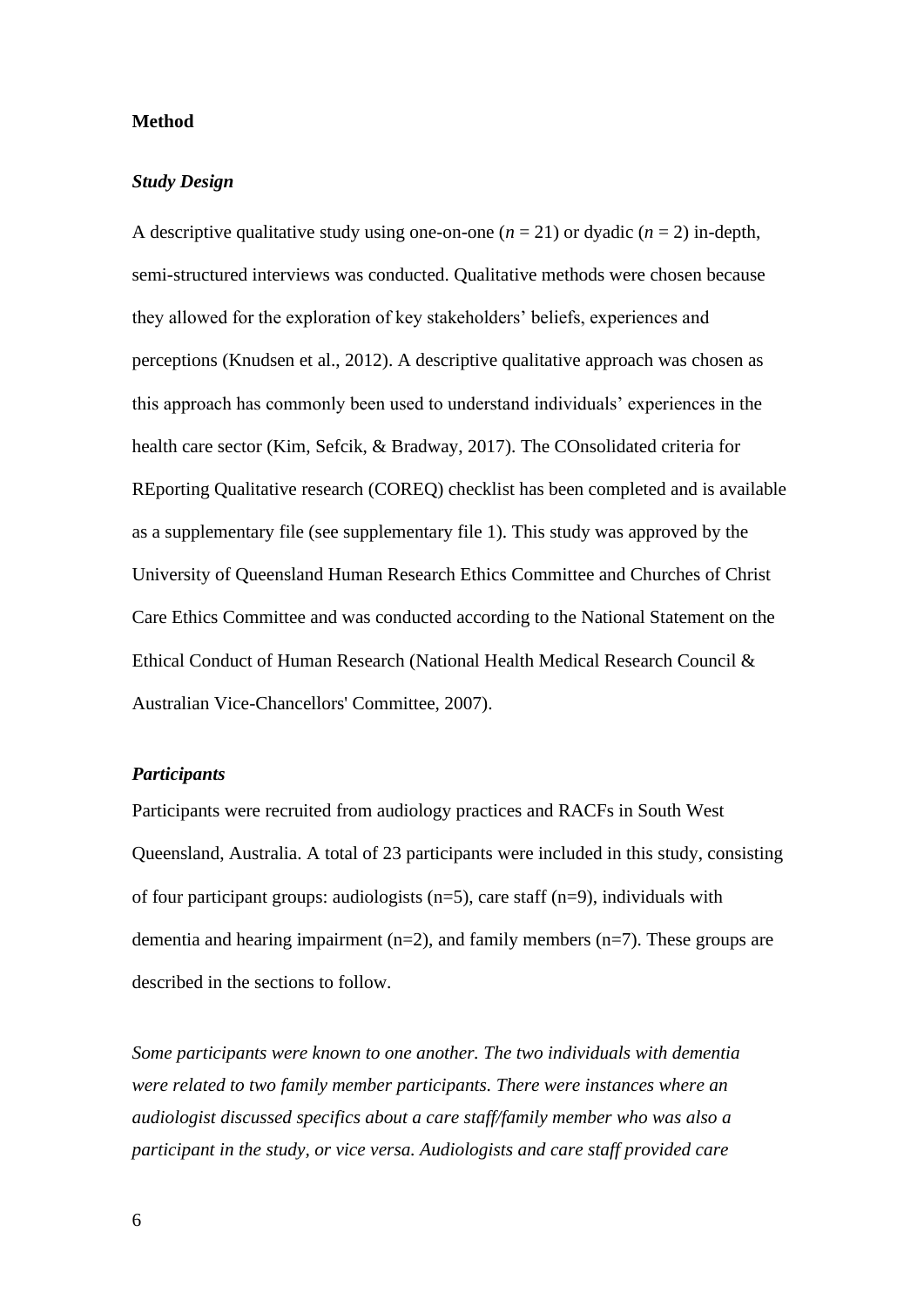*to residents within the RACFs where the two individuals with dementia and hearing impairment resided. However, to our knowledge, the examples given during the interviews by audiologists and care staff did not relate to the two individuals with dementia who took part in the study. Audiologists.* 

Audiologists were recruited using convenience sampling. Audiologists were included if they had provided hearing services to an adult living with dementia and hearing impairment who resided in one of the three participating RACFs within the past 12 months. No additional exclusion criteria were applied. Audiologists were recruited through a two-step process. First, all audiology clinics within the geographical region were identified by searching the Australian Government Office of Hearing Services provider portal. Each audiology clinic was then contacted by the primary author to determine whether the clinic met the inclusion criteria, which six of these practices did. Second, audiologists from each clinic were invited to take part in the study. Five audiologists, three women and two men, participated in the study. One audiologist was in her 20s, three in their 30s and one in her 50s. Four audiologists had between five and 10 years' experience providing hearing services to adults living with dementia in RACFs, and one had between one and two years' experience. Three audiologists provided services directly within the RACF facility and two provided them for residents from their own clinics.

### *Care staff.*

Care staff were recruited using purposeful sampling, specifically maximum variation sampling, to ensure variation in employment position within the RACF. For example, managers, registered nurses, and personal care workers were invited to take part in the study. Care staff were recruited directly from the RACF through the use of pamphlets and face-to-face conversations. Care staff were included if they were employed by the RACF and had provided care to residents living with dementia within the past 2 months.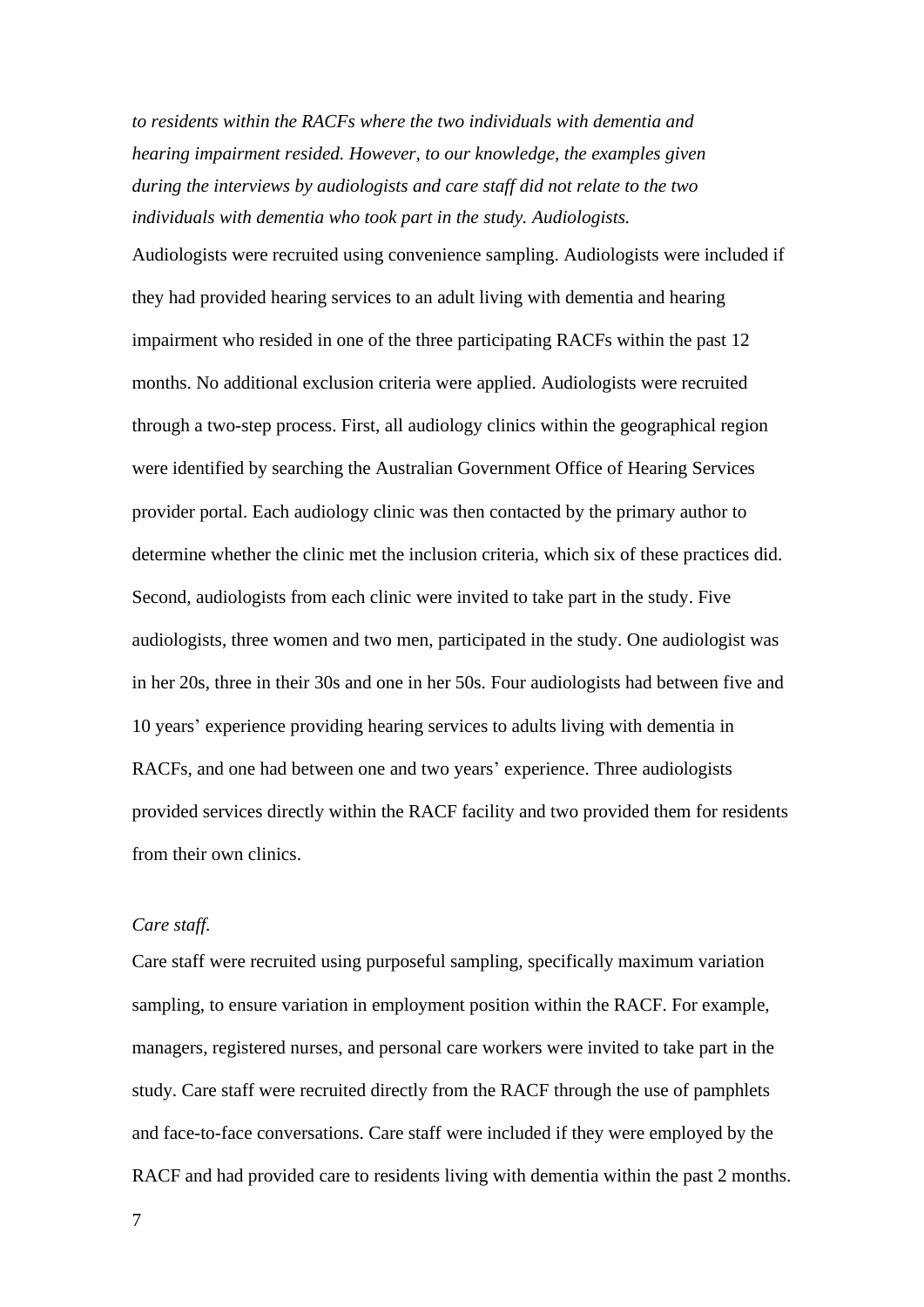Recruitment of care staff was challenging. Care staff did not wish to participate in interviews outside of work hours. After several months of attempting to recruit care staff, we adjusted our approach. Interviews were shortened to 20 minutes so they could be conducted during work breaks.Nine care staff, seven women and two men, participated in the interviews, representing clinical care coordinators, registered nurses, endorsed enrolled nurses, lifestyle coordinators, and personal care workers.

#### *Individuals with dementia and hearing impairment.*

Individuals with dementia and hearing impairment were recruited using convenience sampling through a previous study that evaluated hearing in people living with dementia (Bott et al., 2020). The inclusion criteria for the present study were: assessed with questionable, mild, or moderate dementia severity according to the Clinical Dementia Rating Scale-Chronic Care Version (Marin et al., 2001); had a mild or greater hearing impairment (pure-tone average  $>25$  dB HL 0.5-4 kHz in the better hearing ear); were able to converse in English; and had a family caregiver who could be present during the interviews. Family member presence was specified on the ethics approval and was considered important for helping to create a relaxed environment for the individual with dementia. Assessment of dementia serverity and hearing impairment was completed by the first author during a previous study (Bott et al., 2020). Sixteen participants were in the previous study, of which, four met the above inclusion criteria. Of these, two consented to take part in the study. The two participants, one male and one female, were both in their early 90s, were assessed to have moderate dementia, and used hearing aids.

### *Family Members.*

Family members of an individual living with dementia and hearing impairment in an RACF were recruited using convenience sampling from a previous study (Bott et al.,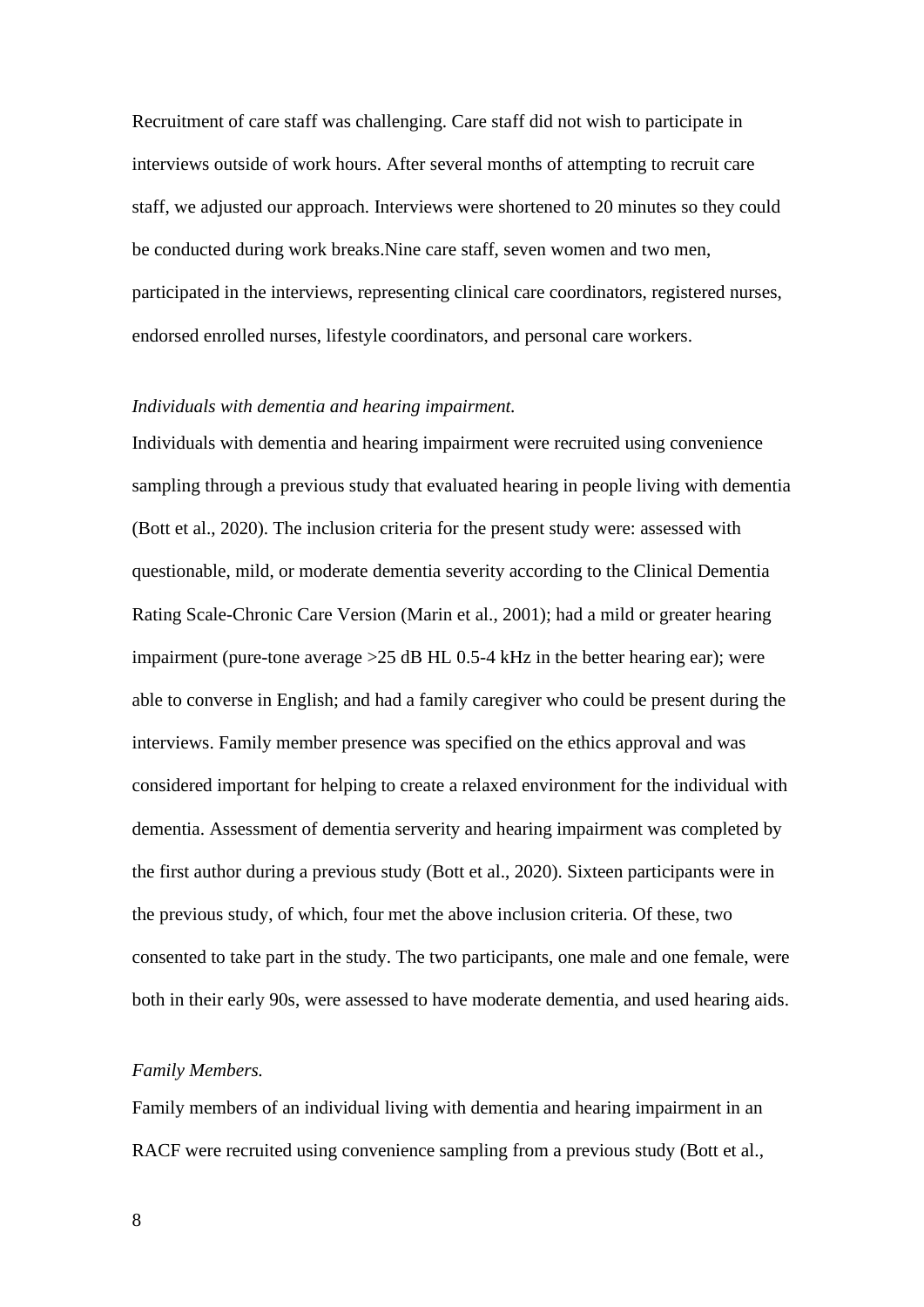2020). Eight family members were invited to take part in this study, of which, seven consented. All family members were female and had an average age of  $65 (\pm 26)$  years. Family members were either a wife  $(n=4)$  or daughter  $(n=3)$  of the individual with dementia. Family members reported that their family member with dementia had various experiences with hearing aids; two currently used hearing aids, three previously used hearing aids, and one had never tried hearing aids.

### *Procedure*

The study was conducted across three RACFs in South West Queensland between July 2017 and March 2018. A topic guide was developed and piloted with an audiologist and an RACF employee prior to participant interviews. This did not result in changes to the topic guide. Copies of the topic guide are provided as a supplementary file (see supplementary file 2). The interviews aimed to gain insight into the impact and management of hearing impairment for people living with dementia who reside in an RACF. Questions covered areas relating to: (1) the impact of hearing impairment for adults with dementia in RACFs; (2) how hearing impairment is managed for this population; and (3) how management of hearing impairment could be improved. Interviews were semi-structured in nature, meaning open-ended questions from the topic guide were asked; however, interviews were also flexible in nature and driven by participant responses. This approach allowed areas to be discussed by participants that may not have been considered by the research group (Given, 2016). The interviews were completed by the first author – an audiologists completing her PhD at the time of the study – either over the phone ( $n = 3$ : an audiologist and two-family members) or face-to-face  $(n = 20)$  at a location convenient to the participant. All participants were unknown to the first author prior to taking part in the study. The goals of the study were explained to participants prior to participating. Interviews were one-off and ranged from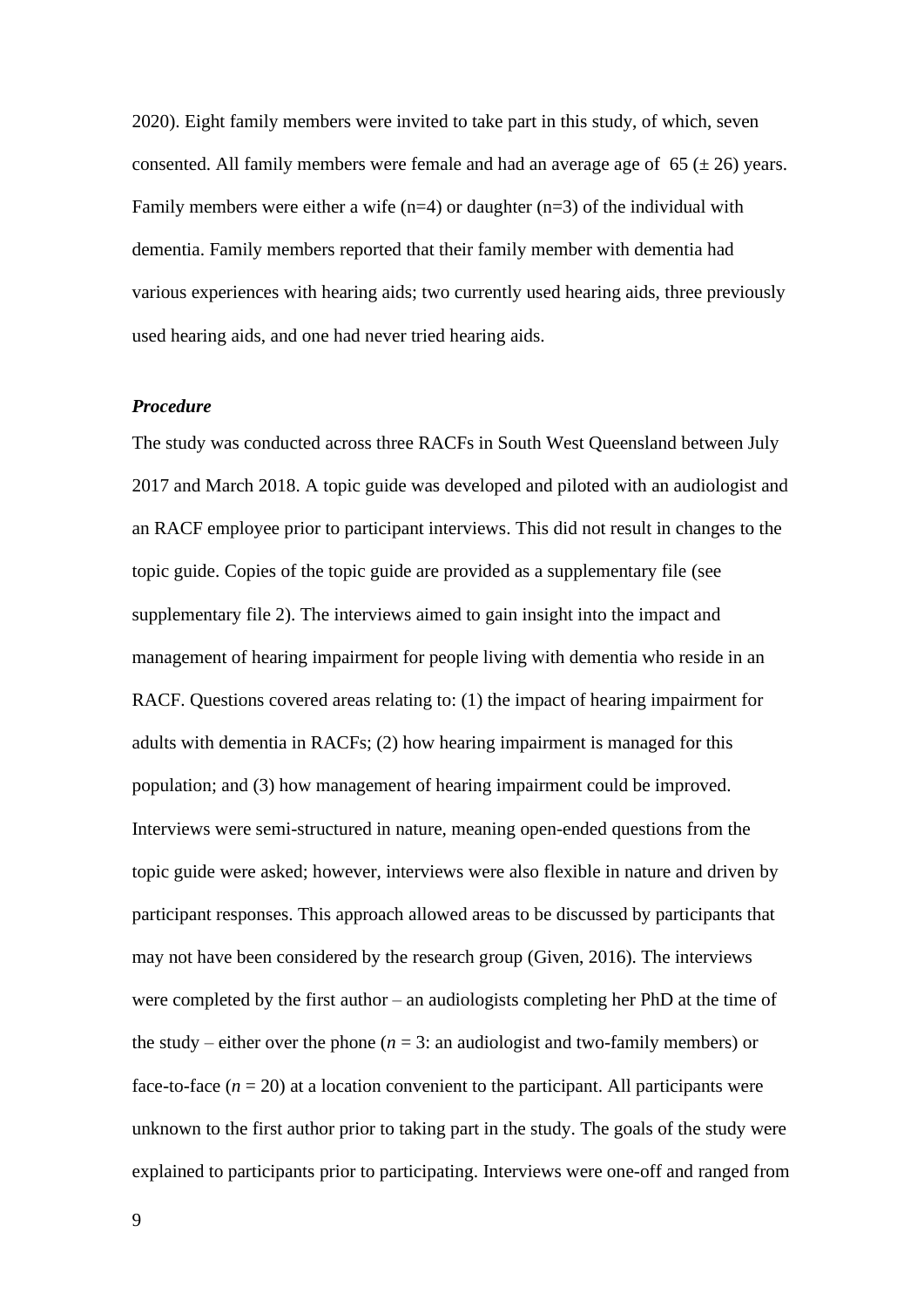10 to 67 minutes, and were audio recorded and transcribed by a professional transcription service. Transcripts were checked for accuracy by the first author before coding.

### *Data analysis*

Transcripts were analysed via inductive thematic analysis (Braun & Clarke, 2006). Thematic analysis is a method for identifying, analysing, and reporting common themes among participants and contains six steps that were followed in the present study. Each step of thematic analysis was undertaken separately for the two research questions and was led by the first author (AB), an early career researcher. To enhance rigor and ensure transparency of findings, the second author (CM), a speech pathologist and experienced qualitative researcher; and the third author (LH), an audiologist with extensive experience conducting qualitative research covering a range of communication disorders, reviewed and reflected on each step of the analysis. The fourth author (NAP), a clinical psychologist with extensive experience researching ageing, dementia and RACFs, reviewed and agreed to the final report.

Initially, transcripts were read and re-read by the first author to become familiar with the data, and initial ideas were written down. Next, each transcript was systematically coded, creating an initial list of codes stored in Micrsoft Excel<sup>TM</sup> Once all transcripts had been coded, the third step involved gathering the codes into potential themes, ensuring all data relevant to each potential theme was collated. The fourth step involved refining themes, whereby all potential themes were reviewed at the level of the coded data extracts and then against the entire data set for each participant group. This process resulted in the development of a thematic map. The fifth step, defining and naming themes, involved assigning names to each theme and ensuring each theme and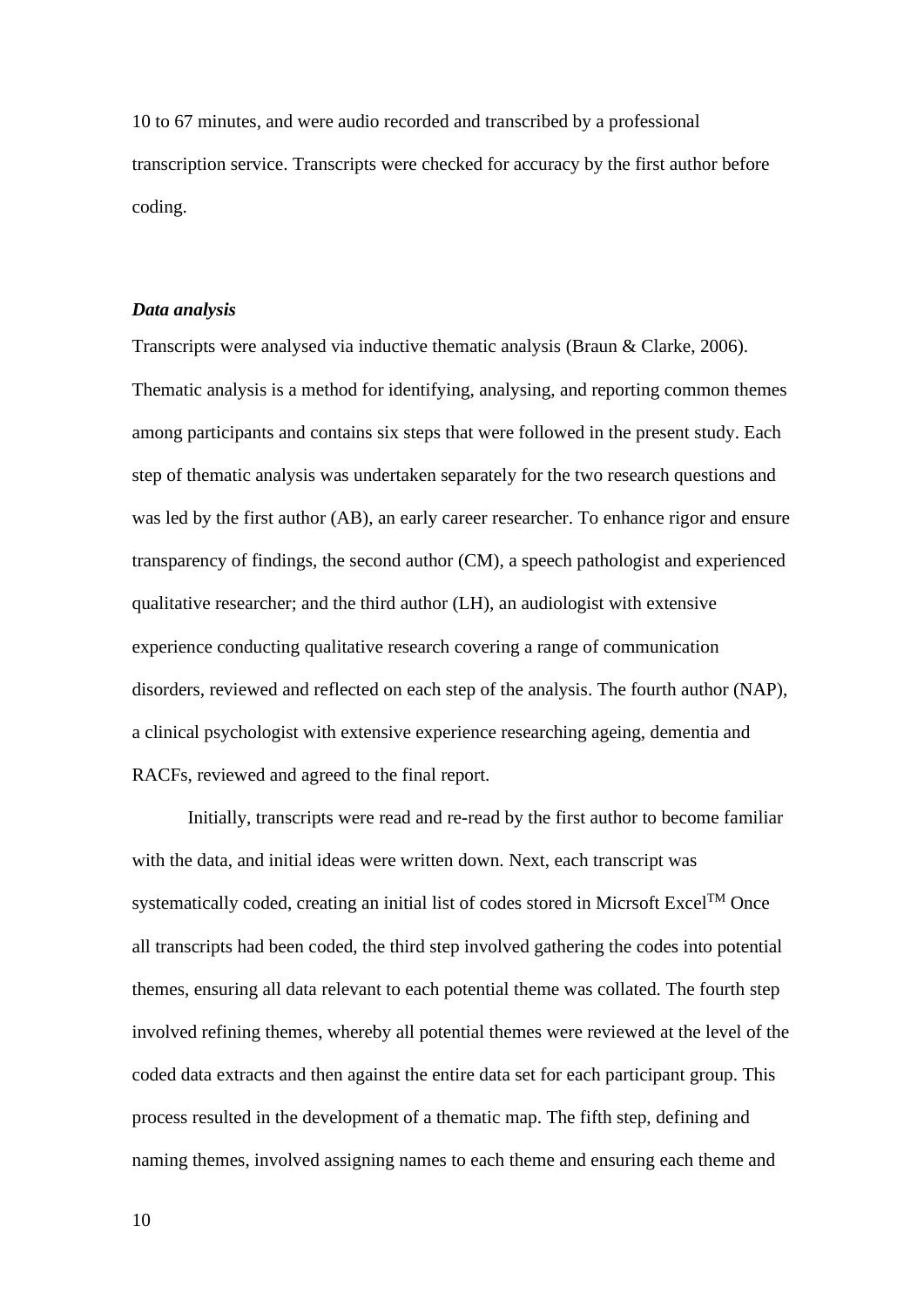category told a coherent story relating to the specific research question. The final step of thematic analysis involved producing the report, whereby extracts from the data were used to support the themes and categories relating to the research questions. A theme reflected central concepts constructed from the data and considered important in the context of the research questions. A category represented an element that related to the overarching theme. To enhance analytic rigor, peer checking was completed for steps two to six and discrepancies were resolved during team meetings. All authors agreed to the final report.

### **Results**

Themes that emerged from the data for each research question are presented in Tables 1 to 5. An overview of each theme and associated categories are presented in the text below.

Two interrelated themes emerged in relation to the first research question: *What is the impact of hearing impairment for people living with dementia who reside in aged care homes?* These themes were: (1) far-reaching consequences to the individual; and (2) appropriate management of hearing impairment can be beneficial and important for people living with dementia.

# *Theme 1: Far-Reaching Consequences to the Individual "***It's actually huge in a way***"*

The far-reaching consequences of hearing impairment on the individual were categorised as: (1) emotional consequences; (2) social consequences; (3) behavioural consequences; and (4) communication consequences (see Table 1). Emotional consequences reported by stakeholder groups to be associated with hearing impairment in people with dementia living in RACFs included frustration, grumpiness, distress, and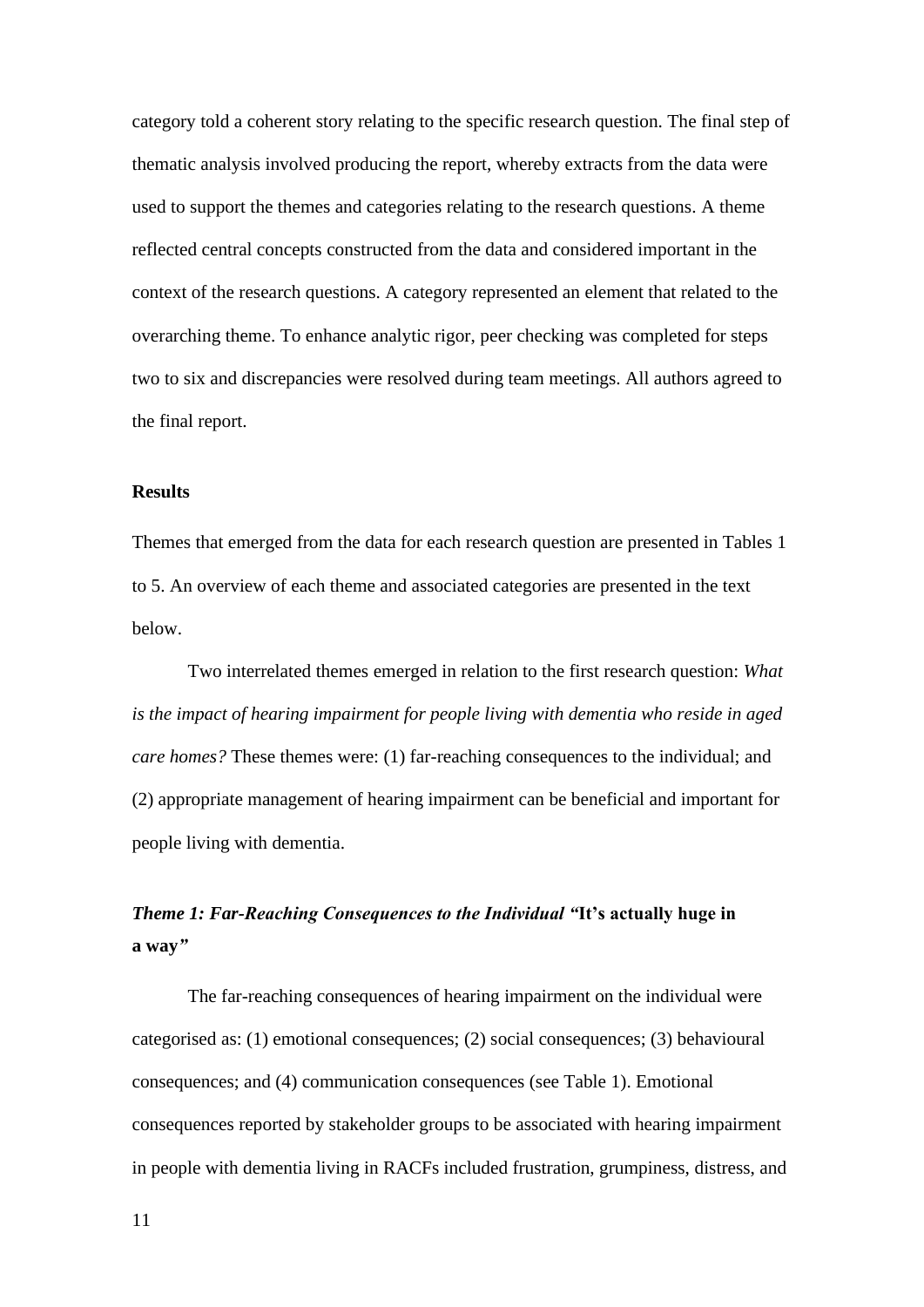feeling stupid. One care staff member summed up the emotional consequences by saying: "*It's really going to affect them emotionally when they can't hear."* Stakeholder groups also identified that consequences of hearing impairment affected residents' social interactions during activities and mealtimes, describing examples of loneliness, decreased engagement, avoidance, and confusion. Aged care staff identified that hearing impairment contributed to behavioural consequences for people living with dementia, and that these behaviours impacted residents' ability to receive care from nursing staff. Lastly, all stakeholder groups discussed the pervasive consequences that hearing impairment had for communication. Specifically, hearing impairment made residentstaff communication more difficult and affected residents' ability to follow caregiver conversations.

### [Insert Table 1 around here]

# *Theme 2: Appropriate Management of Hearing Impairment can be Beneficial and Important for People with Dementia*

The second theme that emerged from the participant data in relation to the impact of hearing impairment for people living with dementia in RACFs was the importance of and benefits associated with appropriately managing hearing impairment (see Table 2). Participants from all stakeholder groups discussed how addressing hearing impairment was important for the individual, describing that the effective use of hearing aids and/or communication strategies improved residents' mood, energy levels and engagement in conversations.

### [Insert Table 2 around here]

One overarching theme emerged in relation to the second research question: *How is hearing impairment managed for residents with dementia?* The overarching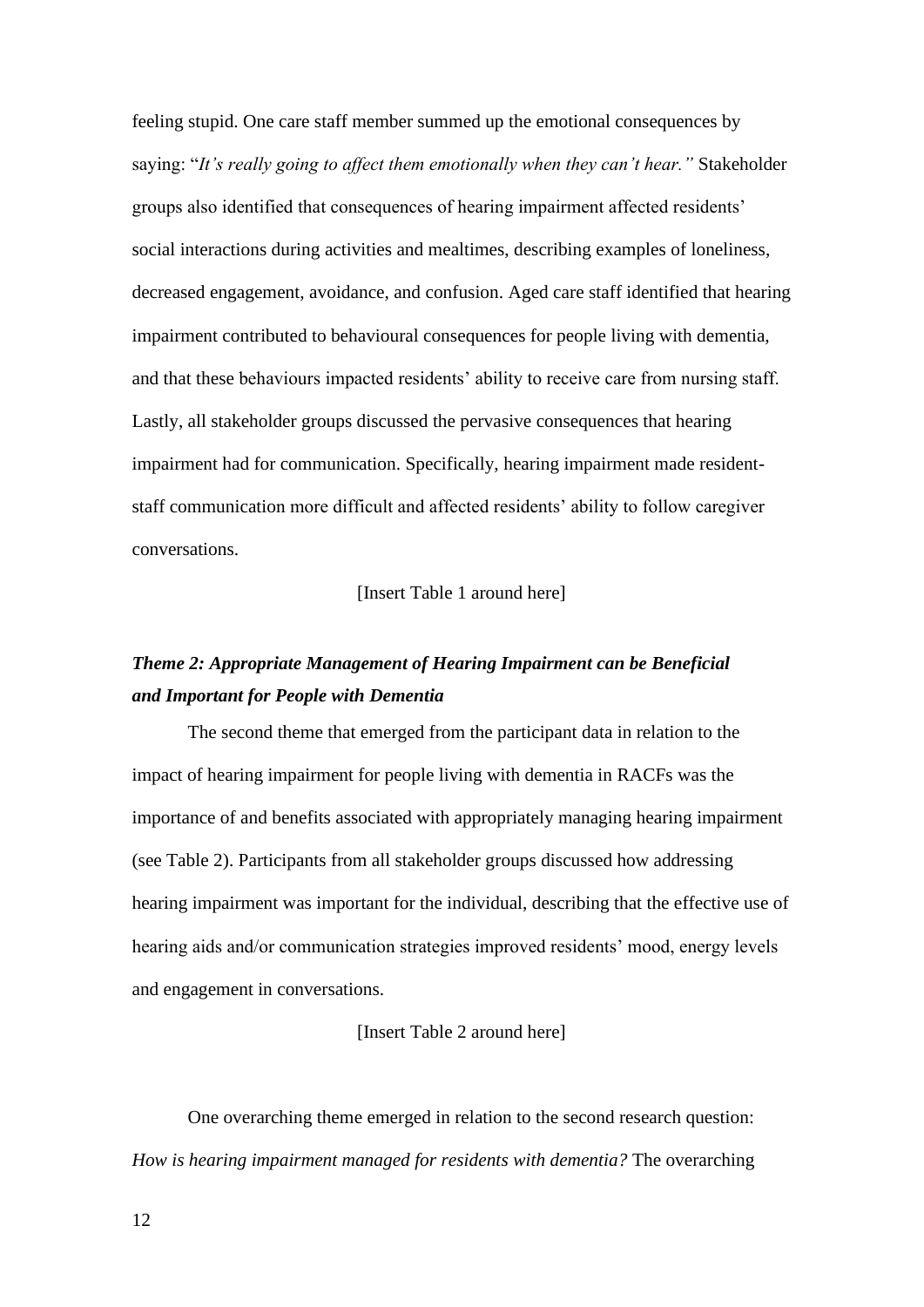theme was acknowledgement of different priorities for the management of hearing impairment in residents with dementia. Each stakeholder group emphasised different practices for managing hearing impairment, creating four categories under this overarching theme. The four categories were: (1) audiologists emphasised device management; (2) care staff emphasised communication strategies; (3) family members had mixed views on hearing aids and used communication strategies; and (4) individuals with dementia and hearing impairment had mixed views on the benefits of their hearing aids.

### *Category 1: Audiologists Emphasised Device Management (n=5)*

For the management of hearing impairment, all audiologists prioritised hearing devices, specifically hearing aids (see Table 3). For example, an audiologist said "*Well, obviously, if the client can't hear or is really struggling to hear, I would consider hearing aids first."* Audiologists identified that hearing aid use and level of technology is influenced by the presence of dementia, highlighting that many people living with dementia were unable to manage their hearing aids. Audiologists also discussed using assistive listening devices (ALDs) to manage hearing impairment for this population; however, audiologists only considered ALDs when hearing aids were thought to be inappropriate, and expressed somewhat negative views about ALDs. Lastly, audiologists discussed provision of counselling and communication strategies to caregivers in place of or alongside hearing devices.

[Insert Table 3 around here]

### *Category 2. Care Staff Emphasised using Communication Strategies (n=9)*

In contrast to audiologists, care staff emphasised using communication strategies to manage hearing impairment in residents with dementia (see Table 4). Care staff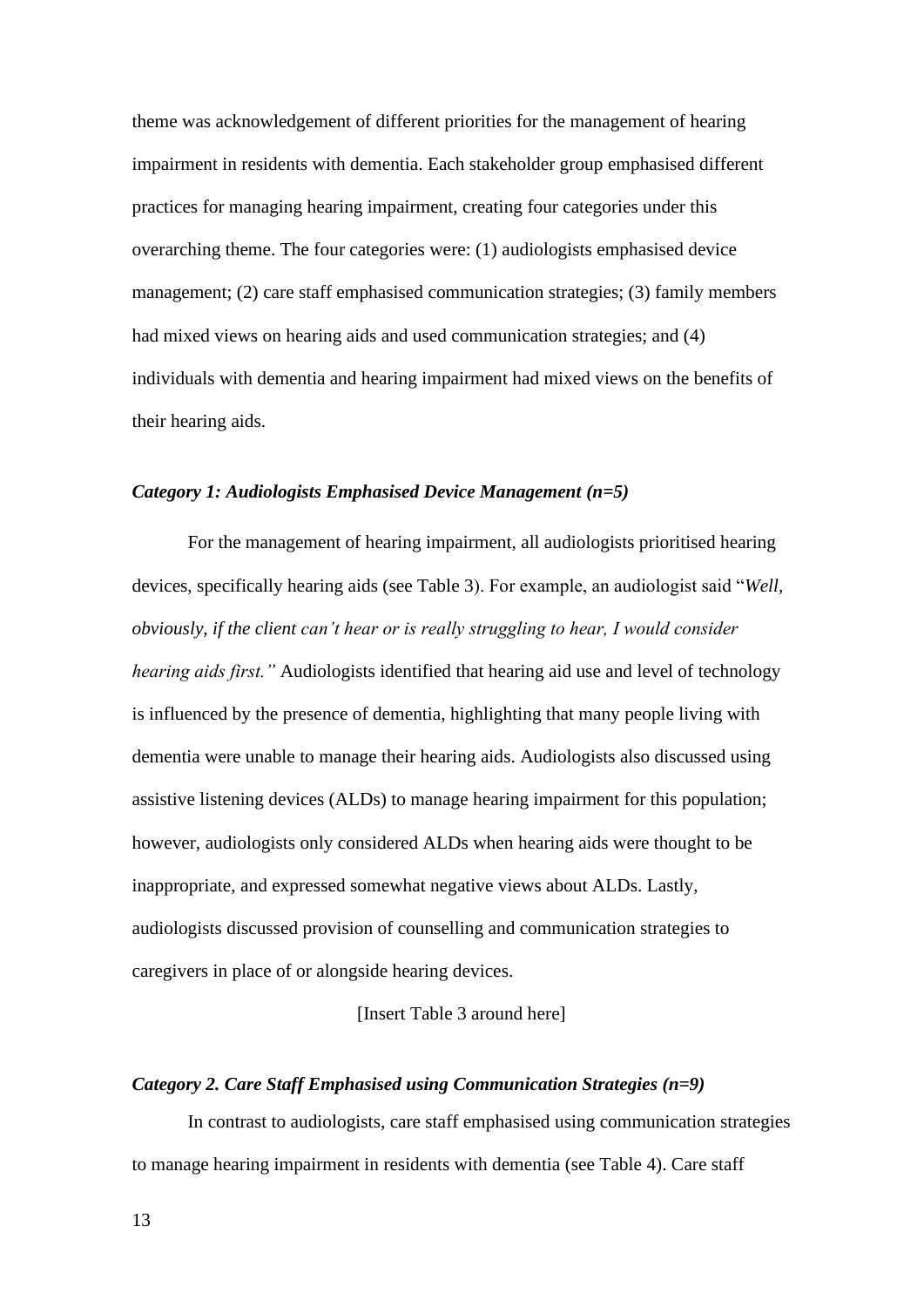discussed strategies such as: moving closer to the individual; maintaining eye contact; and slowing down their speech to improve resident-caregiver communication. Care staff members also discussed using visual aids to facilitate communication, however identified that these were not always an available resource in the RACF. Care staff reported supporting management of hearing aids among residents, but acknowledged that hearing impairment was poorly managed for this population in that they did not tend to refer residents with dementia and hearing concerns to hearing services.

### [Insert Table 4 around here]

### *Category 3: Family members Emphasized a Person-Centered Approach (n=7)*

Family members presented mixed views on the benefits of hearing aids for managing hearing impairment in this population (see Table 5). Family members described individualised approaches for managing hearing impairment as well as the importance of shared decision making, thus they emphasize a person-centered approach. For example, some caregivers felt hearing aids were vital to their family member's communication and quality of life, yet others felt hearing aids were of no benefit, attributing communication problems to dementia rather than hearing impairment. Family members also discussed using multiple communication strategies to improve interactions and provided these strategies to care staff to use.

[Insert Table 5 around here]

# *Category 4: Individuals with Dementia and Hearing Impairment had Mixed Views on the Benefits of their Hearing aids (n=2)*

The two individuals with dementia and hearing impairment who took part in the interviews both wore hearing aids and expressed unique perspectives on their hearing aids. One resident felt the benefit of their hearing aids were limited. "*Oh, to a degree.*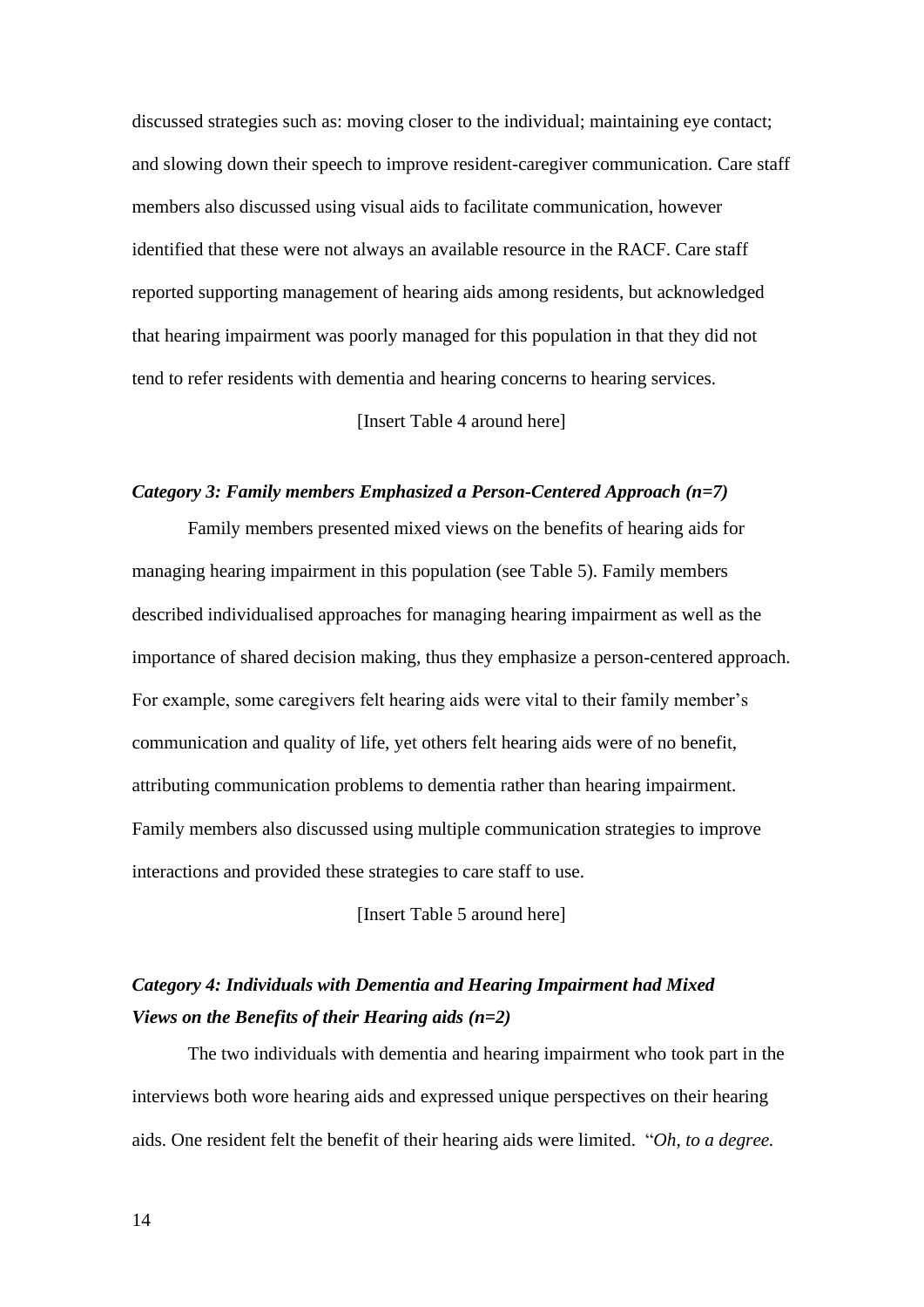*But not real good. But sometimes they [hearing aid] could be alright.*" The other reported it took time to get used to his hearing aids *"Early in the piece, it [hearing aid] wasn't that hot, but when I got used to it, it's pretty good."*

### **Discussion**

This study explored the impact and management of hearing impairment for people living with dementia in RACFs from the perspective of four stakeholder groups. The participants discussed the far-reaching consequences that hearing impairment has for people living with dementia, extending beyond resident-caregiver communication. Participants also identified that appropriately managing hearing impairment would be beneficial and important for residents living with dementia. This study found that stakeholder priorities for managing hearing impairment are different: audiologists emphasised hearing aids whereas care staff emphasised communication strategies. Additionally, care staff identified that current management of hearing impairment was sub-optimal, as they did not routinely refer residents with dementia and hearing concerns to hearing services. Therefore, to improve the management of hearing impairment and reduce the far-reaching consequences, modifications to both hearing and aged care services should occur.

All stakeholder groups discussed the far-reaching consequences that a hearing impairment has for people living with dementia in RACFs, which is largely consistent with other research conducted in this area (Punch & Horstmanshof, 2018; Slaughter & Bankes, 2007; Slaughter et al., 2014). In the present study, participants reported that hearing impairment interferes with communication and has psychosocial consequences; thus, hearing impairment is likely to impact residents' quality of life and ability to receive care. This finding is consistent with that of Slaughter and colleagues (2014) who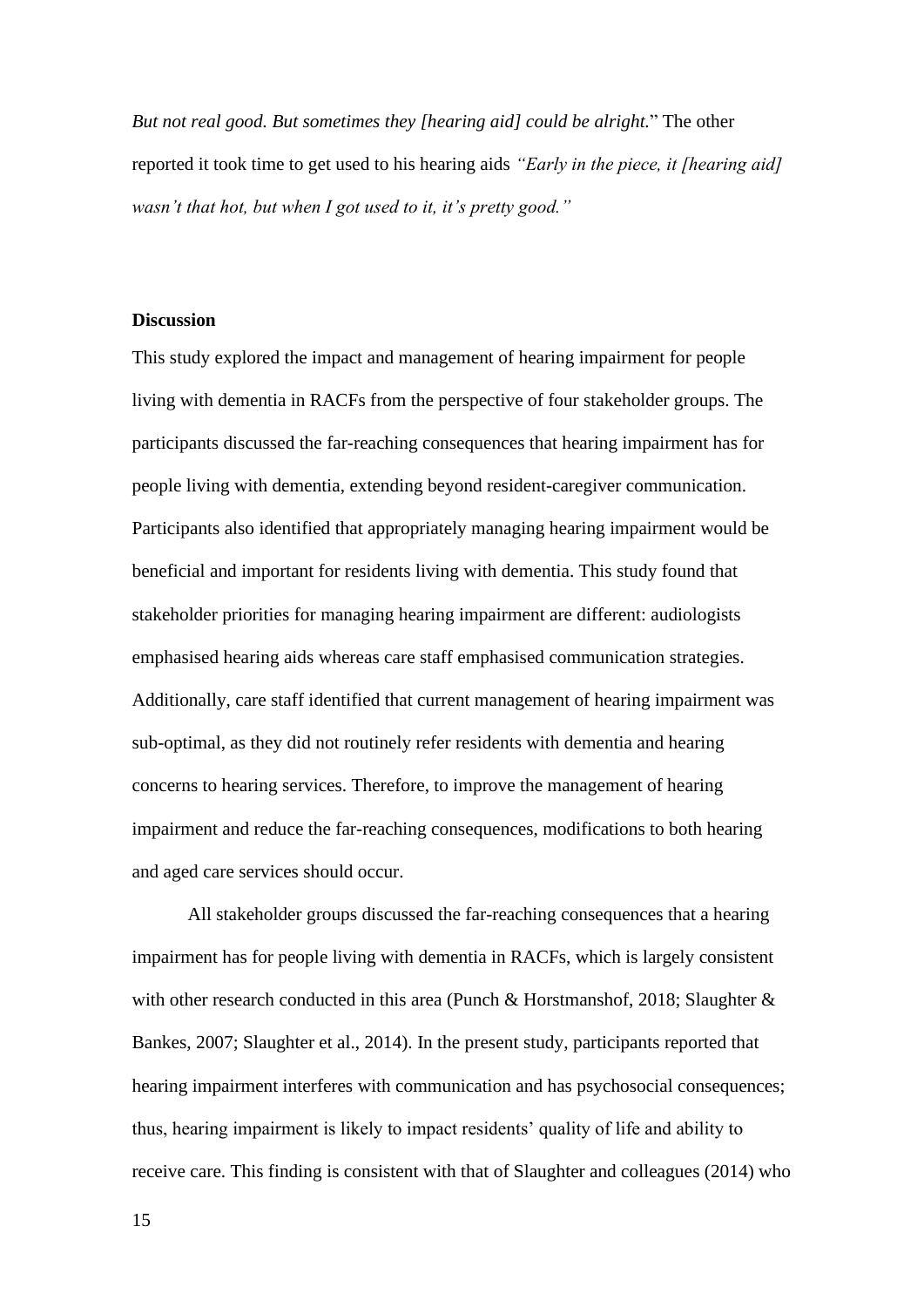identified that hearing impairment resulted in poorer quality of care and reduced quality of life of residents with dementia. Additionally, in the present study, the two individuals with dementia and hearing impairment who participated reported emotional consequences of their hearing impairment, feeling stupid when they misheard conversations. This finding is consistent with the findings reported by Pryce and Gooberman-Hill (2012) where some participants also described the pervasive psychosocial consequences of their hearing impairment.

Generally, participants in the present study felt it was both important and beneficial to manage hearing impairment in residents living with dementia. Participants discussed how the effective use of communication strategies or hearing aids improved communication interactions and residents' mood, and resulted in improved engagement in activities within the RACF. Again, this finding is consistent with previous research, highlighting the importance of treating hearing impairment to improve communication, social engagement, and quality of life of people living with dementia (Dawes, Wolski, Himmelsbach, Regan, & Leroi, 2018; Hopper, 2007; Hubbard et al., 2018; Mamo et al., 2018; Pichora-Fuller et al., 2013). However, in the present study, audiologists and care staff emphasised different priorities for managing hearing impairment, and family members and individuals living with dementia and hearing impairment presented mixed views on the use of hearing aids. These juxtaposing practices and attitudes among key stakeholders are a new finding and may provide some insight into why hearing impairment is currently not well managed or prioritised for residents with dementia.

Hearing aids are the most commonly recommended option for managing hearing impairment and, accordingly, audiologists involved in the present study prioritised hearing aid fitting over other hearing rehabilitation options. However, there is limited high-level evidence demonstrating the benefits of hearing aids for older people living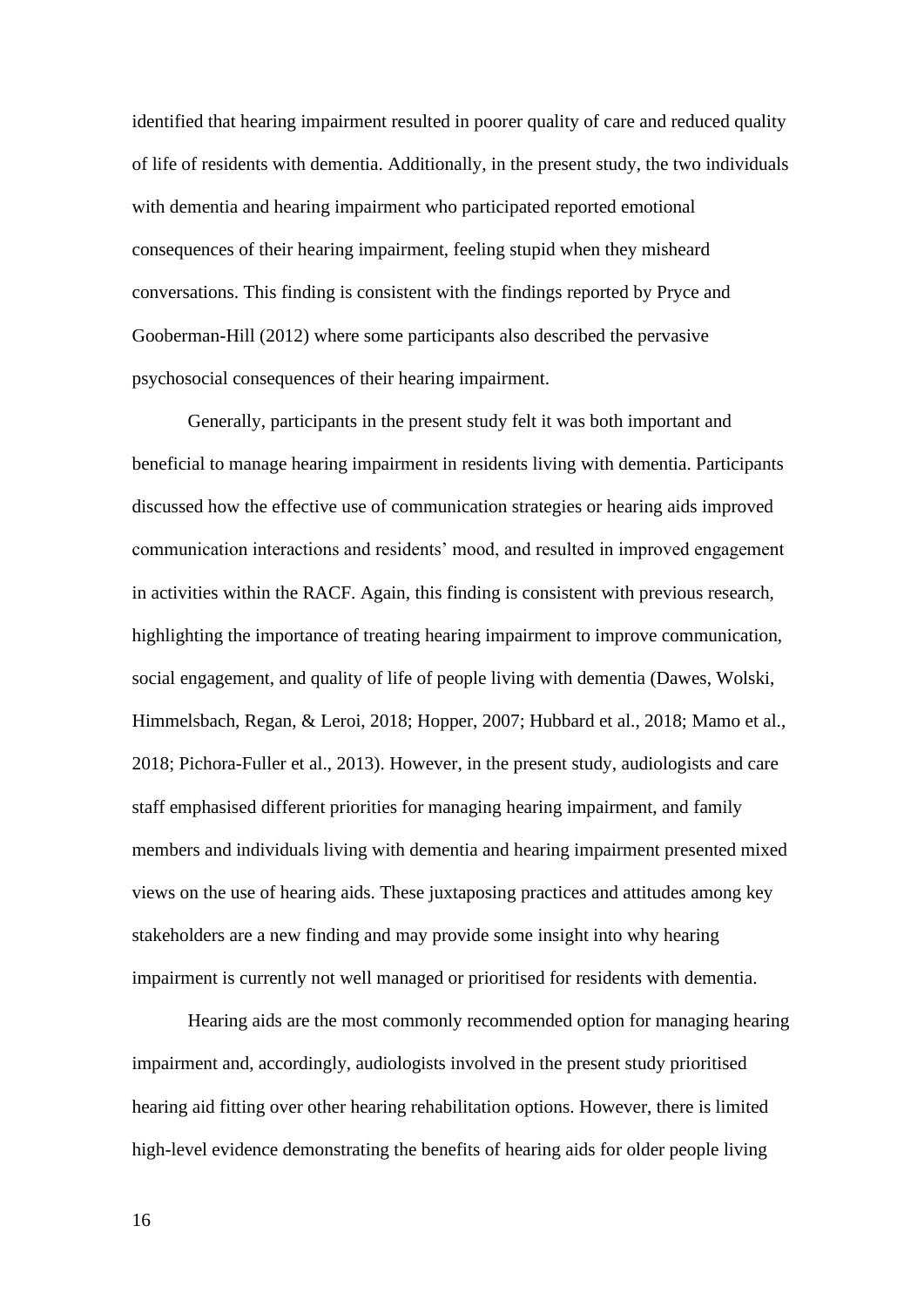with dementia (Dawes et al., 2018; Mamo et al., 2018). Furthermore, emphasis on hearing aids is not compatible with many clinical guidelines. For example, the American Speech-Language-Hearing Association (ASHA) guidelines for the delivery of hearing services to people living in RACFs (including those with cognitive impairment) identifies that ALDs may be more appropriate for this population (American Speech-Language-Hearing Association, 1997). In the present study, only two audiologists discussed offering ALDs to manage hearing impairment for adults with dementia living in RACFs, and their views were somewhat negative, reporting that ALDs were old and bulky and that many residents did not like wearing them. This expressed perception is similar to findings reported by Jupiter (2016), who found most participants did not persist with the ALD because it was too bulky or they had difficulty learning how to use it.

Care staff who participated in this study emphasised the use of communication strategies (for example, using gestures or slowing down speech), as opposed to hearing devices, to best manage hearing impairment in adults with dementia. Evidence-based communication strategies have been recognised as effective in improving residentcaregiver communication interactions for people living with dementia (Conway & Chenery, 2016; Eggenberger, Heimerl, & Bennett, 2013; Sprangers, Dijkstra, & Romijn-Luijten, 2015) and for assisting adults with hearing impairment and their caregivers (Hickson, Worrall, & Scarinci, 2006). However, some of the communication strategies identified by caregivers in this study may not be the most effective for residents who have both a sensory and a cognitive communication impairment. Background noise interferes with communication and is particularly problematic within RACFs (Pryce & Gooberman-Hill, 2012). Yet, in the present study, only one participant discussed how the environmental noise of the RACF may interfere with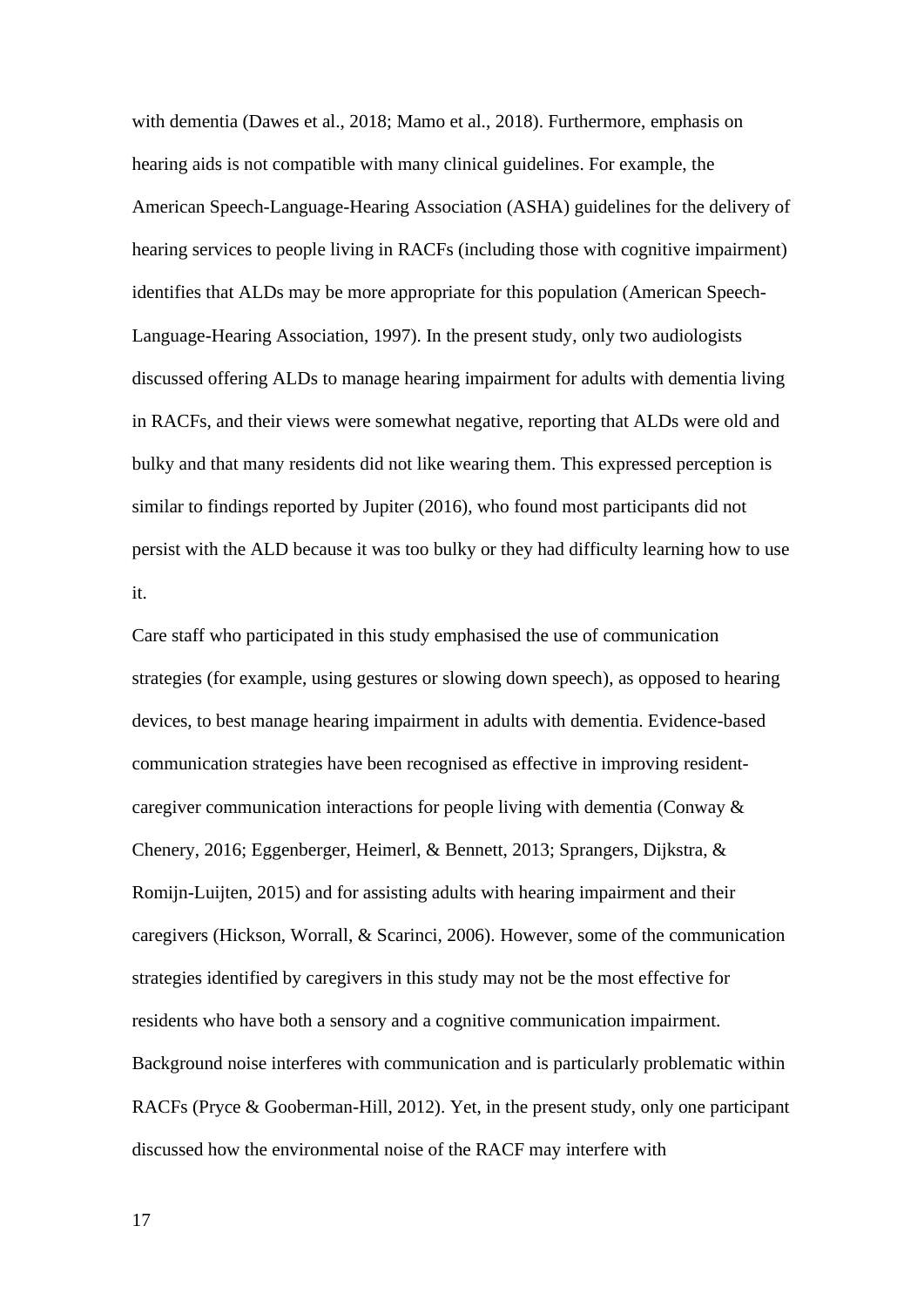communication. This finding is consistent with that of Slaughter et al. (2014), who identified that communication strategies used by care staff may not be evidence-based for residents living with dementia. Therefore, care staff may benefit from receiving training on evidence-based communication strategies for adults living with dementia and hearing impairment in the context of an RACF setting. Examples of these include repeating or rephrasing the message, speaking face-to-face, and avoiding noisy, reverberant environments (Hopper & Hinton, 2012). Additionally, external compensatory communication strategies, such as the use of memory books (Egan et al., 2010), also assist with comprehension for people living with dementia. These external strategies do not rely on intact hearing, and thus may be of additional importance for adults living with dementia and hearing impairment. Although care staff acknowledged the negative consequences of hearing impairment for residents living with dementia, they reported that they did not routinely refer these residents to hearing services. In the present study, care staff discussed various reasons for this, including: (1) hearing impairment is under-recognised among residents living with dementia; (2) hearing impairment is not a priority; and (3) care staff question the appropriateness of hearing aids for this population. These findings are largely consistent with other research groups who have identified that hearing impairment is under-recognised and not a priority for care staff (Adams-Wendling, Pimple, Adams, & Titler, 2008; Cohen-Mansfield & Taylor, 2004a, 2004b; Crosbie et al., 2019; Pryce, Hall, Laplante-Lévesque, & Clark, 2016; Slaughter et al., 2014). Further exploration of why care staff do not routinely refer residents to hearing services should be explored in larger quantitative studies.

Care staff practice of non-referral may not wholly align with current dementia and care clinical guidelines. For example, in 2016, the Australian Government National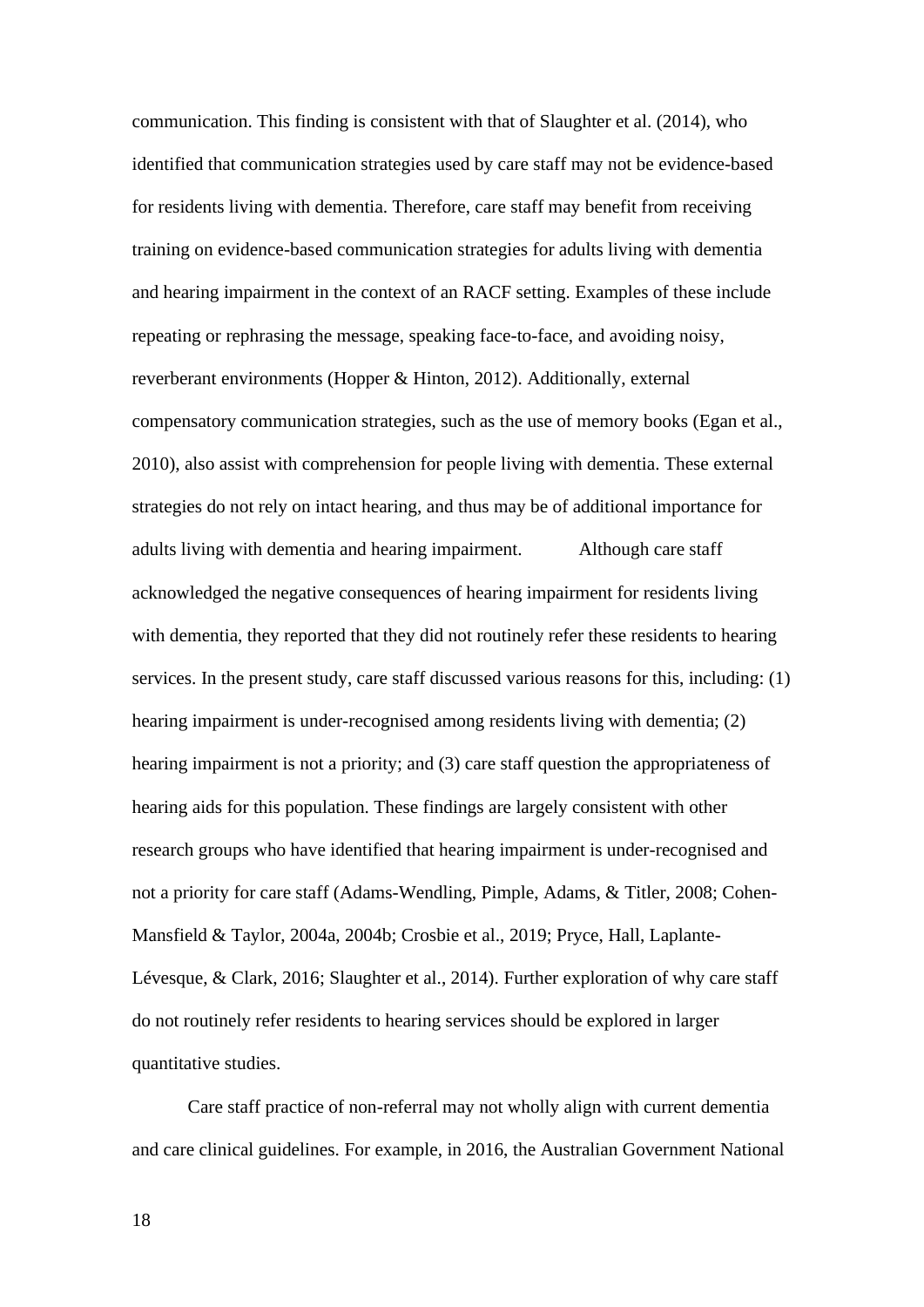Health and Medical Research Council supported the development of clinical practice guidelines and principles of care for people with dementia (Guideline Adaptation Committee, 2016). These guidelines stipulate that people with dementia should not be excluded from any health care services because of their diagnosis, whatever their age. Similarly, the Australian Aged Care Home Quality Standards state that residents of RACFs should receive ongoing needs assessment and receive suitable personal and clinical care (Aged Care Quality and Safety Commission, 2019). Moreover, a recent realist synthesis identified that care staff ability to appropriately manage hearing impairment for residents with dementia is influenced by whether they are given permission to manage it (Crosbie et al., 2019). Given the high prevalence and farreaching consequences of hearing impairment among residents with dementia, the provision of hearing services should be an essential part of this care and care staff should be supported and permitted to help residents manage hearing impairment.

In the present study, family members expressed views that aligned with personcentered care, including a preference for individualised and more holistic care and shared decision making. Hearing impairment management often requires a holistic approach, such as hearing aids used in conjunction with communication training and environmental modifications of the RACF environment (Pichora-Fuller et al., 2013; World Health Organization, 2001) and previous research groups have explored the outcomes of providing ALDs and communication training for people living with dementia in the community and their caregivers (Mamo et al., 2017). However, family members involved in the present study were unaware of device options other than hearing aids. Therefore, increasing family caregiver knowledge of all options available for treating hearing impairment may be an important step to achieving holistic hearing care.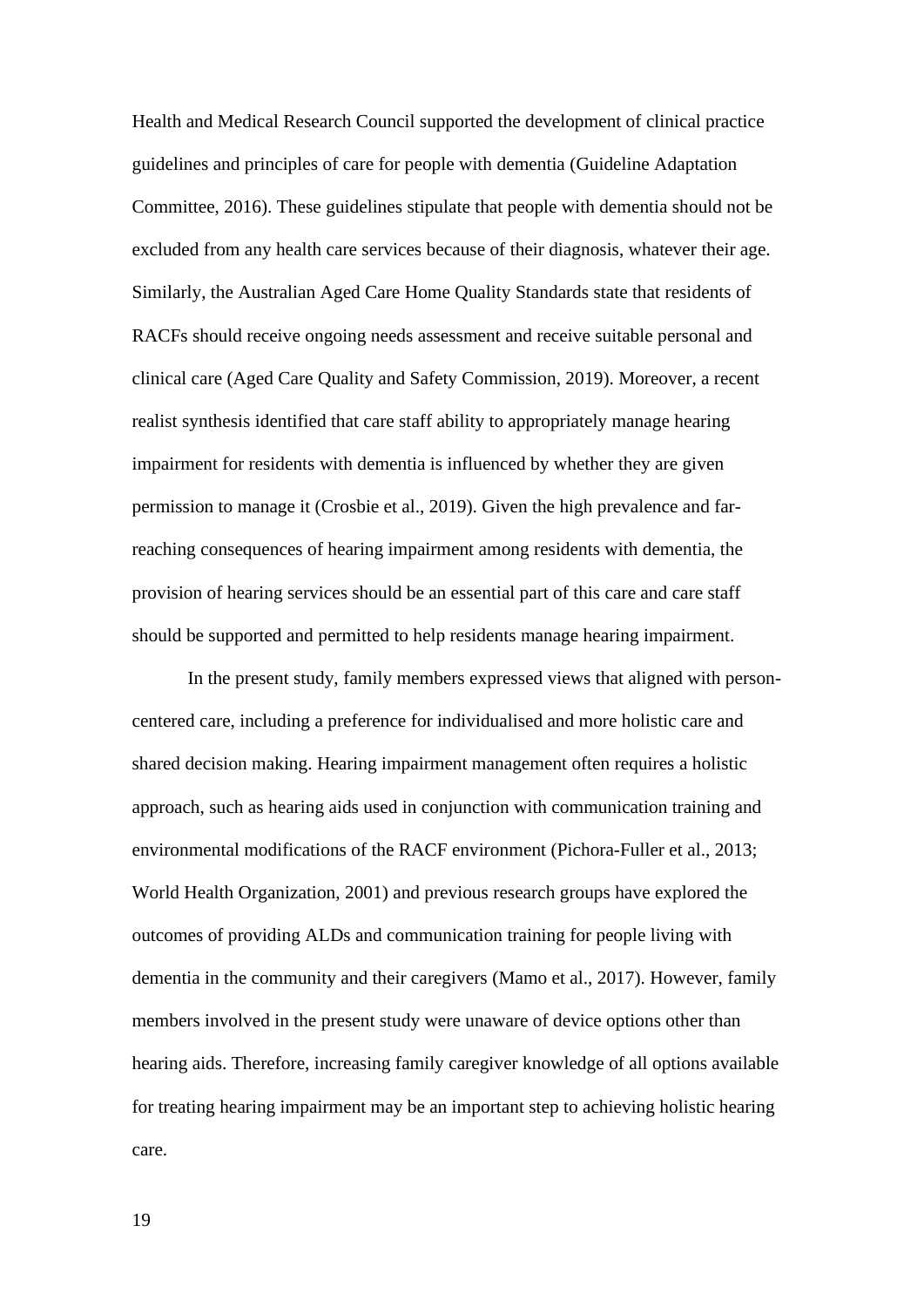### *Clinical Implications and Future Research Directions*

Findings from this study have clinical implications for hearing services and RACF services. First, care staff should arrange for all residents to have their hearing routinely screened. For this to be successful, audiology services should become integrated into aged care services and seen as an essential component of care rather than an adjunct (Lewsen & Cashman, 1997). Second, audiologists should be mindful of their scope of practice, ensuring they offer residents choices for treating their hearing impairment and employ holistic approaches for hearing rehabilitation (World Health Organization, 2001). Third, some family members and care staff overlooked the impact of hearing impairment on communication, attributing problems solely to dementia. This perspective may at times be inaccurate. Family members and care stafff may benefit from education on the pervasive consequences that hearing impairment has on communication and overall well-being.

Managing hearing impairment for adults living with dementia and hearing impairment in RACFs requires collaboration from key stakeholders. In the present study, we identified audiologists, care staff, family members and individuals as key stakeholders. Other medical and allied health professionals may also be stakeholders depending on the setting. For example, in the United States, speech-language pathologists can also provide hearing screening, recommend communication and memory strategies, and may have more of a presence within RACFs than audiologists. Interdisciplinary collaboration may help to facilitate improved management of hearing impairment for this population.

The present study identified that improving the management of hearing impairment for RACF residents living with dementia requires behaviour change by audiologists and care staff. For example, audiologists involved in the present study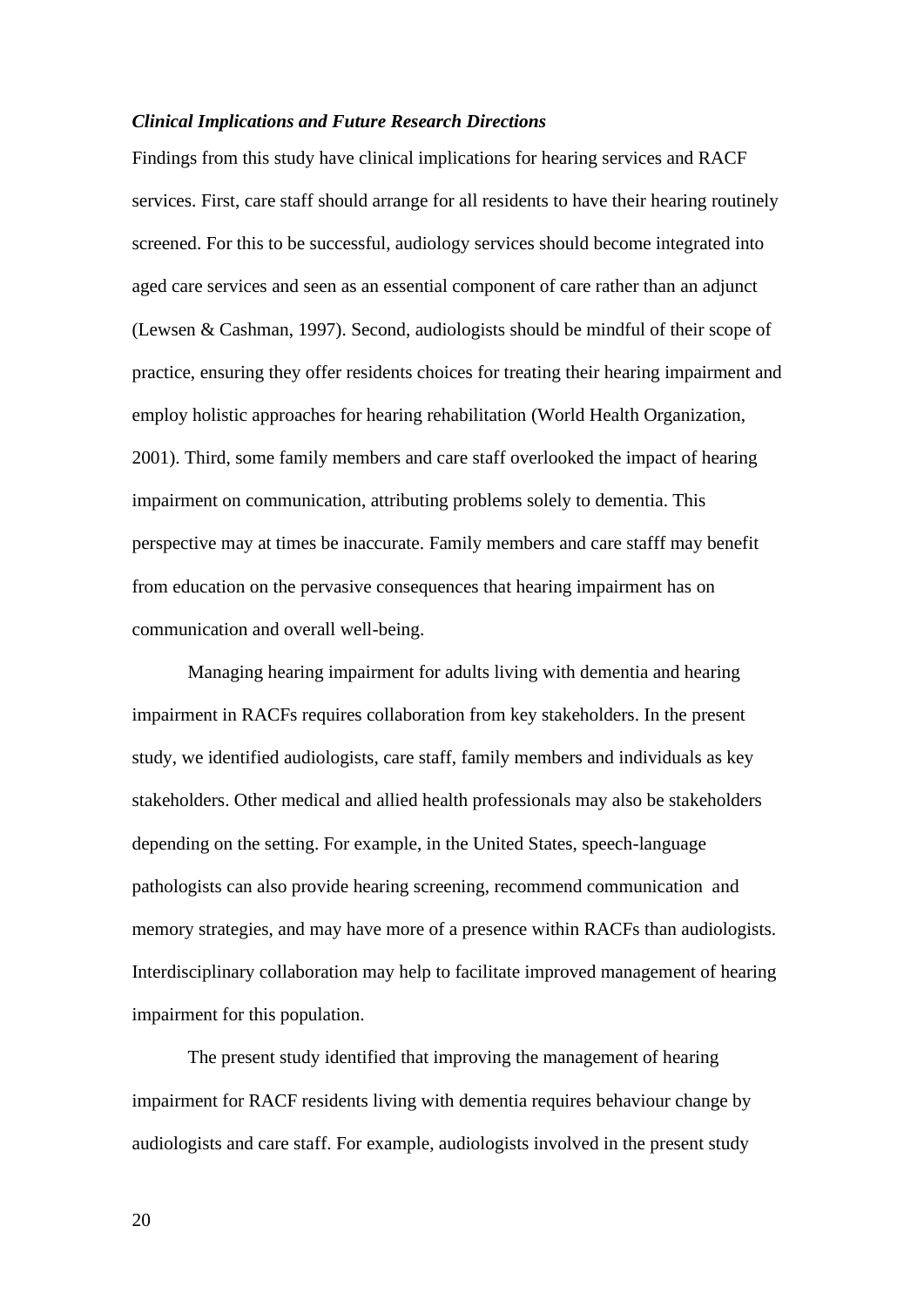discussed the limitations of hearing aids – that is, that many adults with dementia could not manage their hearing aids independently, that hearing aids were often lost or not working due to wax – yet, continued to prioritise this option. Additionally, care staff acknowledged that hearing impairment is not a priority and that they do not always know how to support a resident to manage their hearing aids nor use evidence-based communication strategies. The underlying reasons behind this pattern of behaviour are currently not known. As such, future research should consider utilising behaviour change frameworks (Coulson, Ferguson, Henshaw, & Heffernan, 2016) to further explore this and other factors that influence hearing impairment management for people living with dementia who reside in RACFs.

### *Limitations*

This research is limited by the small number of individuals living with dementia and hearing impairment who took part in the interviews, both of whom were assessed with moderate dementia severity and used hearing aids. It is important to include individuals' with dementia in qualitative research (Kitwood, 1997). However, only having two participants living with dementia obviously limits the applicability of findings to the broader population of people living with dementia who reside in RACFs. Future research should include individuals with dementia and hearing impairment who do and do not use hearing aids. It would be valuable to also include participants with a broader range of dementia severity. Such research could highlight important differences in individual needs and shape clinical practice. In addition, family members and some RACF staff who took part in the study may have also had hearing impairment, which could have influenced the findings. Future studies of a similar nature should consider screening hearing of all participant groups. While family members in the present study emphasized a person-centered approach for managing hearing impairment, it may not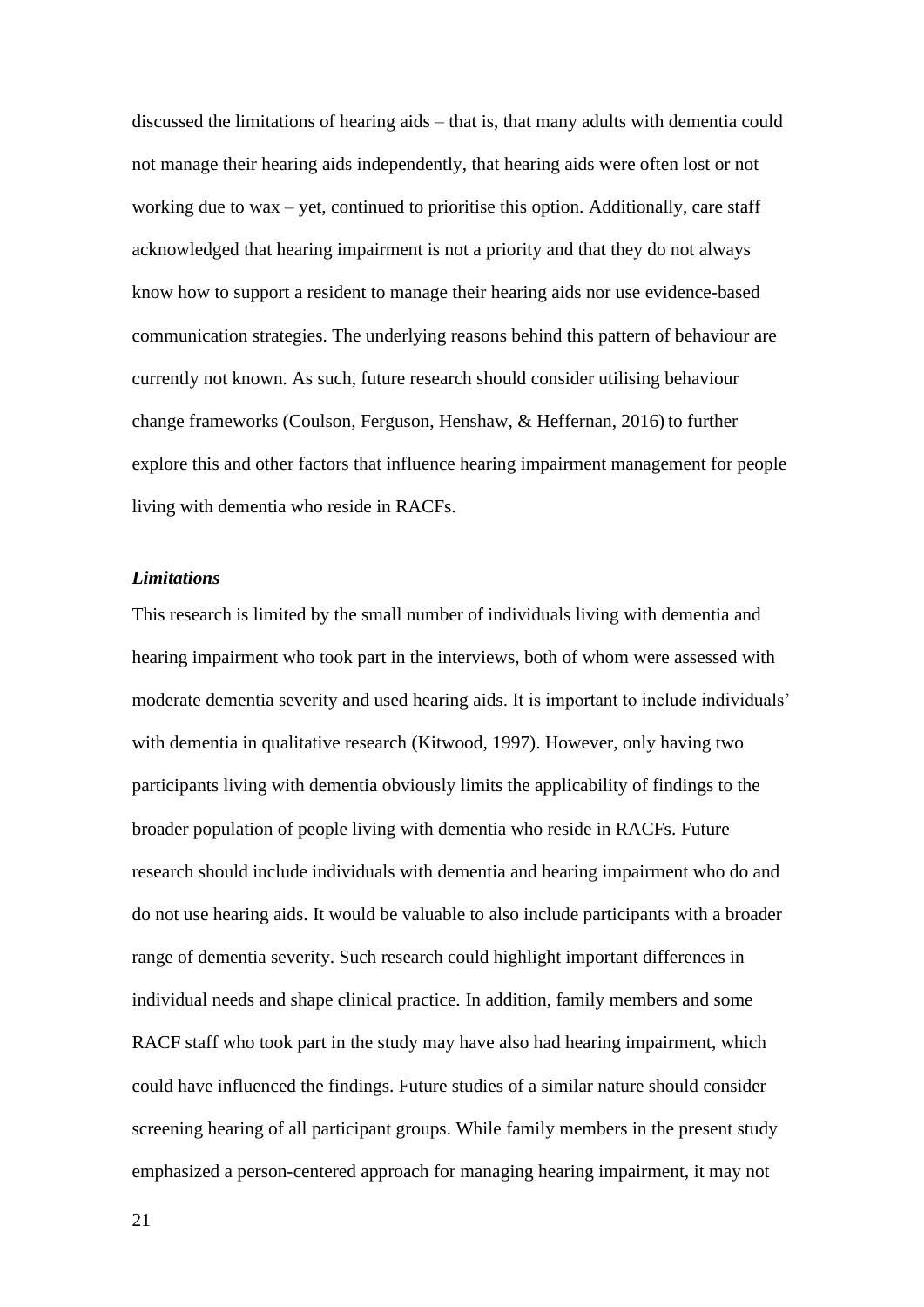be appropriate to generalize these findings to family members outside of this study. In particular, given that country differences exist with regard to the implementation of person-centered care (Picker Institute Europe, 2016), family member perspectives may differ in different countries. Further research is needed to explore family member perspectives of managing hearing impairment in residents with dementia in countries other than Australia to more fully understand the generalizability of these findings.

# **Conclusions**

The far-reaching consequences of hearing impairment on people living with dementia in RACFs was reported in the qualitative interviews, along with the need for appropriate management. However, different stakeholder priorities for managing hearing impairment – audiologists emphasising hearing aids and care staff emphasising communication strategies – suggest that changes to hearing services are required. To improve management of hearing impairment for this population, audiologists should adopt a more patient-centered approach, ensuring that they recommend all options available for managing hearing impairment, rather than emphasising hearing aids.

### **Clinical implications bullet points**

- Hearing impairment has far-reaching consequences for residents with dementia, affecting mood, behaviour and communication.
- Hearing impairment is sub-optimally managed for this population.
- Changes in practices of both care staff and audiologists is required to improve hearing impairment management for adults living with dementia in RACFs.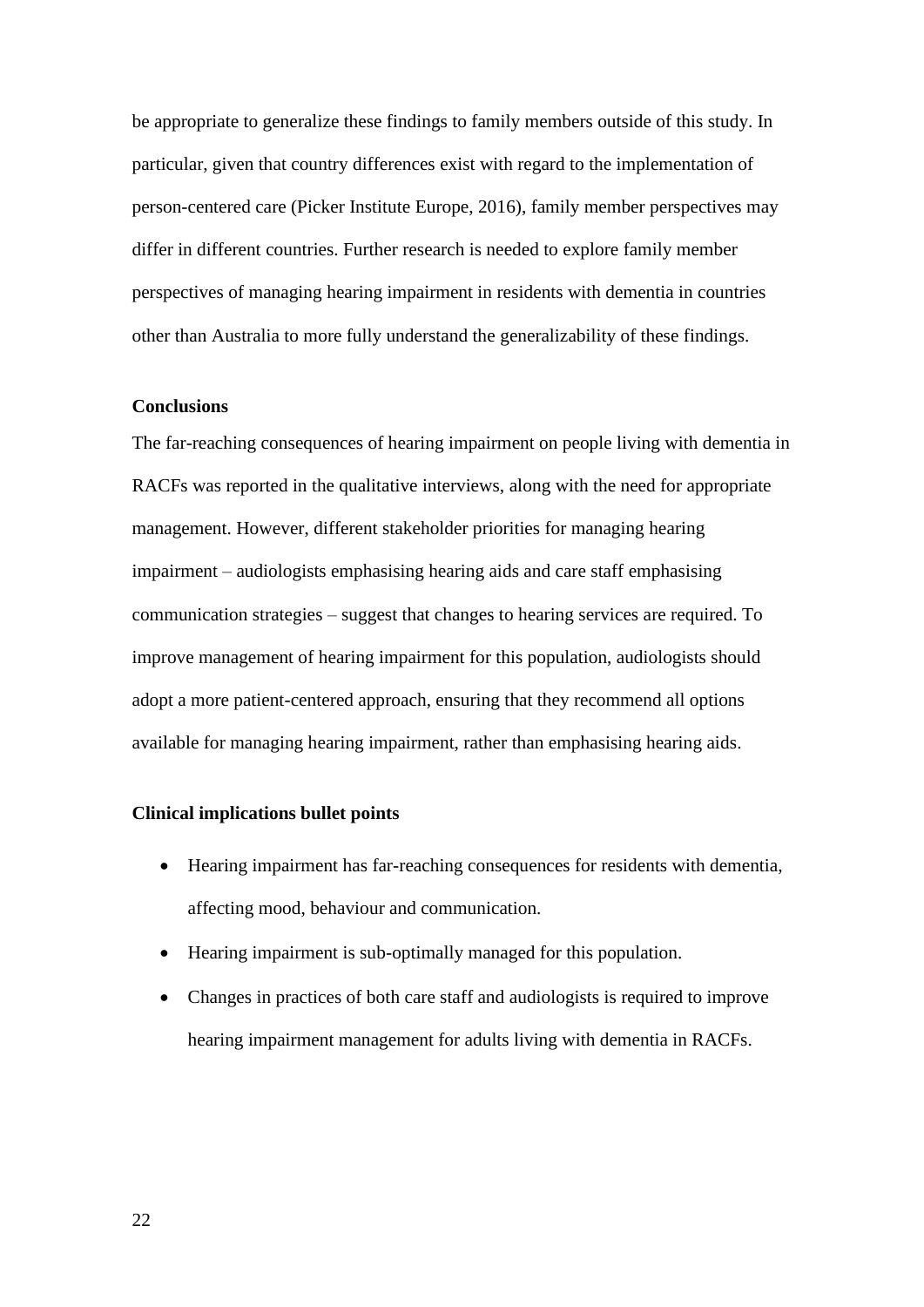#### *Acknowledgements*

The authors would like to acknowledge the support of: Professor Robert Cowan and Dr Kathryn Havas in reviewing this manuscript; Churches of Christ Care for their support of this research project; and all participants who gave their time to take part in this project.

### *References*

- Adams-Wendling, L., Pimple, C., Adams, S., & Titler, M. G. (2008). Nursing management of hearing impairment in nursing facility residents. *Journal of Gerontological Nursing, 34*(11), 9-17.
- Aged Care Quality and Safety Commission. (2019). *Guidance and resources for providers to support the Aged Care Quality Standards*. Canberra, Australia: Australian Government
- American Speech-Language-Hearing Association. (1997). Guidelines for audiology service delivery in nursing homes [guidelines]. *ASHA Suppl, 39*(2 Suppl 17), 15- 29. https://doi.org/10.1044/policy.GL1997-00004
- Australian Institute of Health and Welfare. (2011). *Residential aged care in Australia, 2009-10 : a statistical overview*. Canberra: AIHW.
- Australian Institute of Health and Welfare. (2012). *Dementia in Australia. Cat. no. AGE 70.* Canberra: AIHW.
- Australian Institute of Health and Welfare. (2014). *Patterns in use of aged care 2002-03 to 2010-11. Data linkage series no. 18. CSI 20*. Canberra: AIHW.
- Australian Institute of Health and Welfare. (2018). Older Australia at a glance. Cat. no: AGE 87. Retrieved from [https://www.aihw.gov.au/reports/older-people/older](https://www.aihw.gov.au/reports/older-people/older-australia-at-a-glance/contents/health-functioning/burden-of-disease)[australia-at-a-glance/contents/health-functioning/burden-of-disease](https://www.aihw.gov.au/reports/older-people/older-australia-at-a-glance/contents/health-functioning/burden-of-disease)
- Bayles, K. A., Tomoeda, C. K., & Trosset, M. W. (1992). Relation of linguistic communication abilities of Alzheimer's patients to stage of disease. *Brain and Language, 42*(4), 454-472. [https://doi.org/1](https://doi.org/)0.1016/0093-934X(92)90079-T
- Bott, A., Hickson, L., Meyer, C., Bardy, F., Van Dun, B., & Pachana, N. A. (2020). Is cortical automatic threshold estimation a feasible alternative for hearing threshold estimation with adults living with dementia? *International Journal of*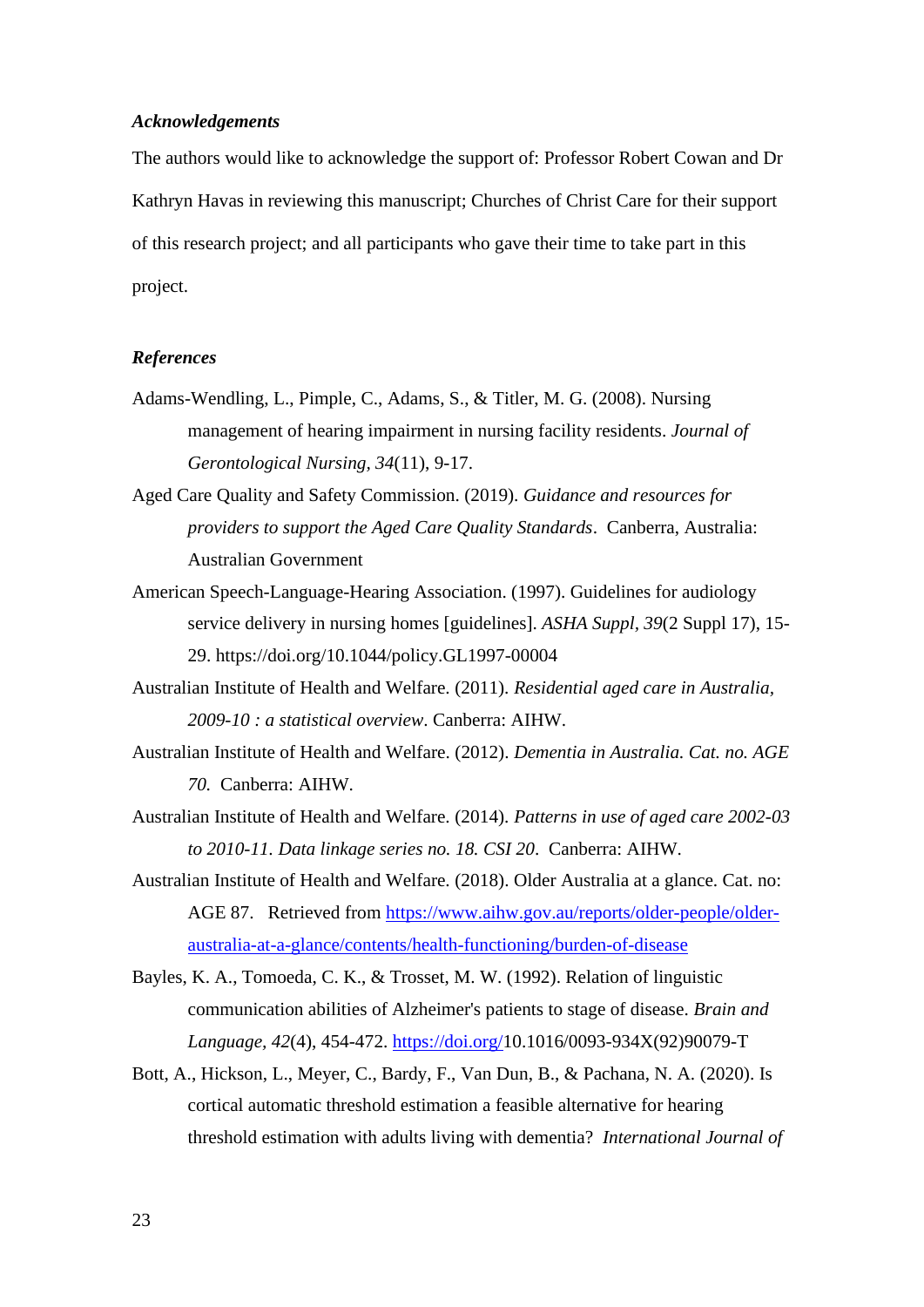*Audiology,* Advance online publication. https://doi.org/10.1080/14992027.2020.1746976.

- Braun, V., & Clarke, V. (2006). Using thematic analysis in psychology. *Qualitative Research in Psychology, 3*(2), 77-101. [https://doi.org/1](https://doi.org/)0.1191/1478088706qp063oa
- Cohen-Mansfield, J., Marx, M. S., Regier, N. G., & Dakheel-Ali, M. (2009). The impact of personal characteristics on engagement in nursing home residents with dementia. *International journal of Geriatric Psychiatry, 24*(7), 755-763. https://doi.org/10.1002/gps.2192
- Cohen-Mansfield, J., & Taylor, J. W. (2004a). Hearing aid use in nursing homes. Part 1: Prevalence rates of hearing impairment and hearing aid use. *Journal of the American Medical Directors Association, 5*(5), 283-288.
- Cohen-Mansfield, J., & Taylor, J. W. (2004b). Hearing aid use in nursing homes. Part 2: Barriers to effective utilization of hearing AIDS. *Journal of the American Medical Directors Association, 5*(5), 289-296.
- Conway, E. R., & Chenery, H. J. (2016). Evaluating the MESSAGE Communication Strategies in Dementia training for use with community-based aged care staff working with people with dementia: A controlled pretest-post-test study. *Journal of Clinical Nursing, 25*(7-8), 1145-1155. https://doi.org/10.1111/jocn.13134
- Coulson, N. S., Ferguson, M. A., Henshaw, H., & Heffernan, E. (2016). Applying theories of health behaviour and change to hearing health research: Time for a new approach. *International Journal of Audiology, 55*, S99-S104. [https://doi.org/1](https://doi.org/)0.3109/14992027.2016.1161851
- Crosbie, B., Ferguson, M., Wong, G., Walker, D.-M., Vanhegan, S., & Dening, T. (2019). Giving permission to care for people with dementia in residential homes: learning from a realist synthesis of hearing-related communication. *BMC Medicine, 17*(1), 54. [https://doi.org/1](https://doi.org/)0.1186/s12916-019-1286-9
- Dawes, P., Wolski, L., Himmelsbach, I., Regan, J., & Leroi, I. (2018). Interventions for hearing and vision impairment to improve outcomes for people with dementia: A scoping review. *International Psychogeriatrics*, 1-19. [https://doi.org/1](https://doi.org/)0.1017/s1041610218000728
- Egan, M., Bérubé, D., Racine, G., Leonard, C., & Rochon, E. (2010). Methods to Enhance Verbal Communication between Individuals with Alzheimer's Disease and Their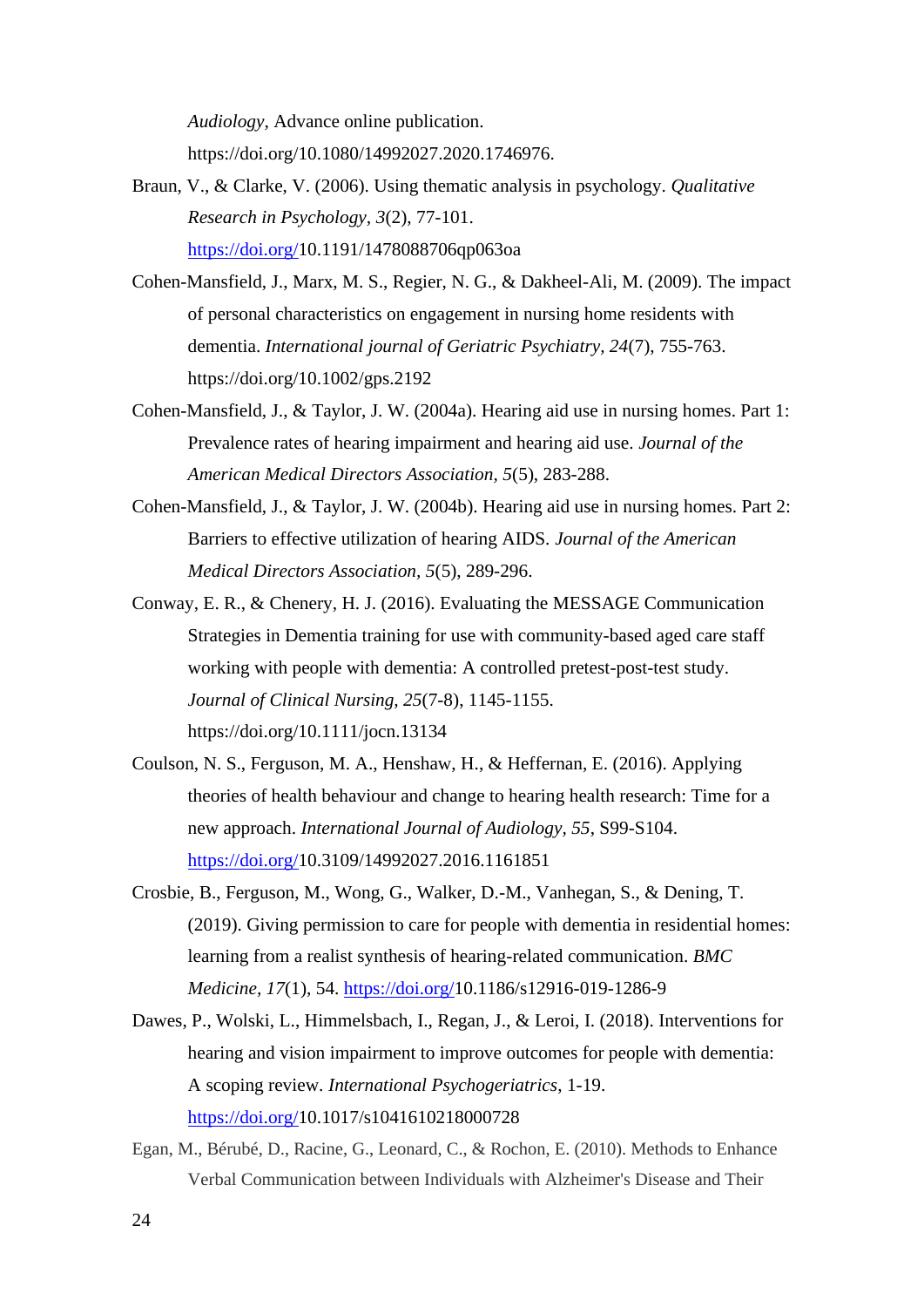Formal and Informal Caregivers: A Systematic Review. *International Journal of Alzheimer's Disease*, *2010*(2010), 12. https://doi.org/10.4061/2010/906818

- Eggenberger, E., Heimerl, K., & Bennett, M. I. (2013). Communication skills training in dementia care: A systematic review of effectiveness, training content, and didactic methods in different care settings. *International Psychogeriatrics, 25*(3), 345-358. [https://doi.org/1](https://doi.org/)0.1017/S1041610212001664
- Ford, A. H., Hankey, G. J., Yeap, B. B., Golledge, J., Flicker, L., & Almeida, O. P. (2018). Hearing loss and the risk of dementia in later life. *Maturitas, 112*, 1-11. doi:<https://doi.org/10.1016/j.maturitas.2018.03.004>
- Given, L. M. (2016). *100 questions (and answers) about qualitative research*: Los Angeles : SAGE.
- Groen-van de Ven, L., Smits, C., Span, M., Jukema, J., Coppoolse, K., de Lange, J., . . . Vernooij-Dassen, M. (2016). The challenges of shared decision making in dementia care networks. *International Psychogeriatrics*, 1-15. [https://doi.org/1](https://doi.org/)0.1017/s1041610216001381
- Guideline Adaptation Committee. (2016). *Clinical Practice Guildelines and Principles of Care for People with Dementia*. Sydney: NHMRC Partnership Centre for Dealing with Cognitive and Related Functional Decline in Older People.
- Guthrie, D. M., Davidson, J. G. S., Williams, N., Campos, J., Hunter, K., Mick, P., . . . Wittich, W. (2018). Combined impairments in vision, hearing and cognition are associated with greater levels of functional and communication difficulties than cognitive impairment alone: Analysis of interRAI data for home care and longterm care recipients in Ontario. *PLoS ONE, 13*(2), e0192971. [https://doi.org/1](https://doi.org/)0.1371/journal.pone.0192971
- Hickson, L., Worrall, L., & Scarinci, N. (2006). Measuring outcomes of a communication program for older people with hearing impairment using the International Outcome Inventory. *International Journal of Audiology, 45*(4), 238-246. [https://doi.org/1](https://doi.org/)0.1080/14992020500429625
- Hopper, T. (2007). The ICF and Dementia. *Seminars in Speech and Language, 28*(04), 273-282. [https://doi.org/1](https://doi.org/)0.1055/s-2007-986524
- Hopper, T., & Hinton, P. (2012). Hearing Loss among Individuals with Dementia: Barriers and Facilitators to Care. *Canadian Journal of Speech-Language Pathology and Audiology, 36*(4), 302-313.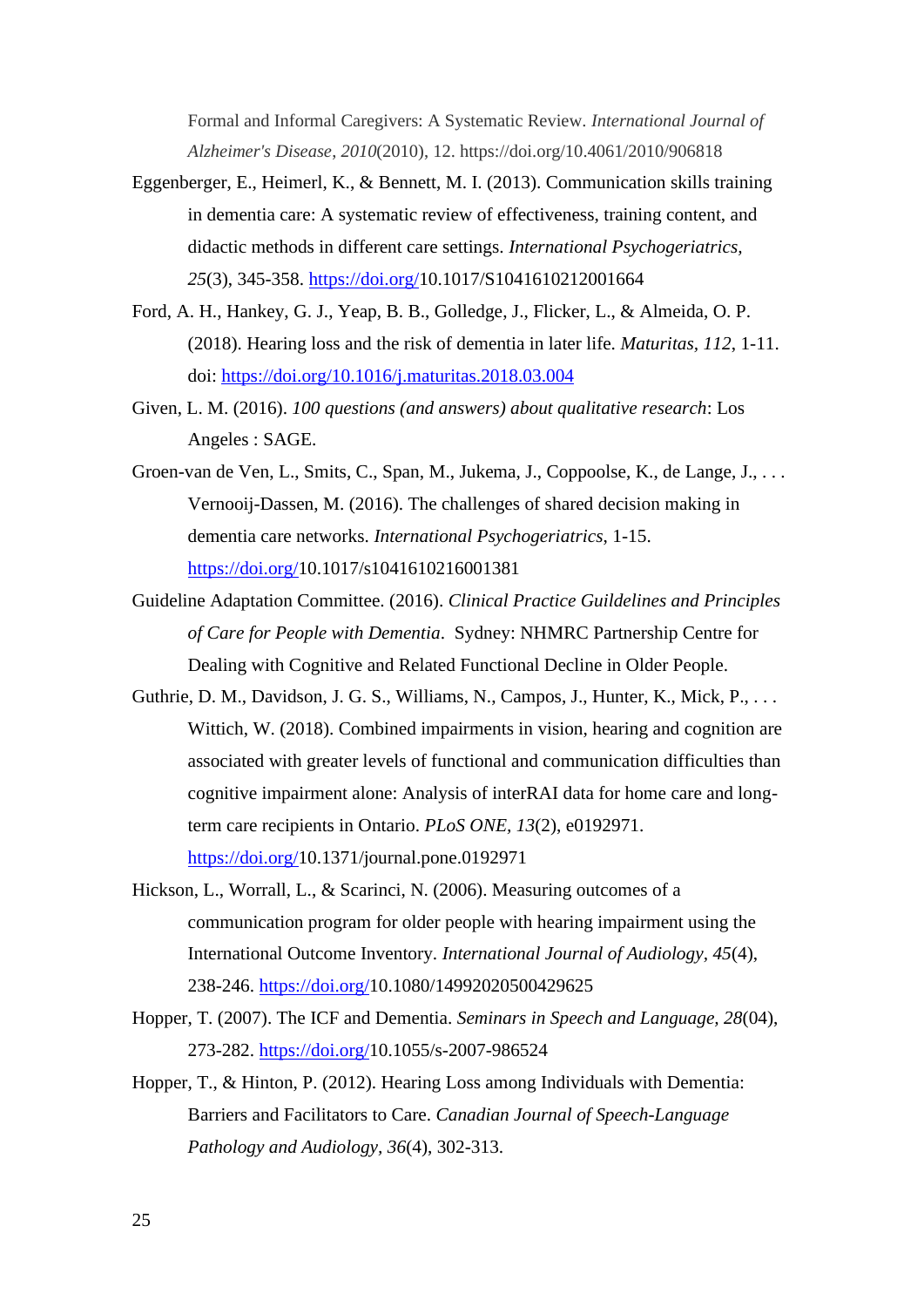- Hopper, T., Slaughter, S. E., Hodgetts, B., Ostevik, A., & Ickert, C. (2016). Hearing Loss and Cognitive-Communication Test Performance of Long-Term Care Residents With Dementia: Effects of Amplification. *Journal of Speech, Language, and Hearing Research, 59*(6), 1533-1542. [https://doi.org/1](https://doi.org/)0.1044/2016\_JSLHR-H-15-0135
- Hubbard, H. I., Mamo, S. K., & Hopper, T. (2018). Dementia and Hearing Loss: Interrelationships and Treatment Considerations. *Seminars in Speech and Language, 39*(3), 197-210. [https://doi.org/1](https://doi.org/)0.1055/s-0038-1660779
- Jupiter, T. (2012). Cognition and screening for hearing loss in nursing home residents. *Journal of the American Medical Directors Association, 13*(8), 744-747. [https://doi.org/1](https://doi.org/)0.1016/j.jamda.2012.07.010
- Jupiter, T. (2016). Does Hearing Assistive Technology Provide Benefit to Nursing Home Residents with Dementia? A Pilot Study. *Journal of the Academy of Rehabilitative Audiology, 49*, 34-39.
- Kim, H., Sefcik, J. S., & Bradway, C. (2017). Characteristics of Qualitative Descriptive Studies: A Systematic Review. *Research in nursing & health*, *40*(1), 23–42. https://doi.org/10.1002/nur.21768
- Knudsen, L. V., Laplante-Levesque, A., Jones, L., Preminger, J. E., Nielsen, C., Lunner, T., . . . Kramer, S. E. (2012). Conducting qualitative research in audiology: A tutorial. *International Journal of Audiology, 2012, Vol.51(2), p.83-92, 51*(2), 83 92. [https://doi.org/1](https://doi.org/)0.3109/14992027.2011.606283
- Lewsen, B. J., & Cashman, M. (1997). Hearing aids and assistive listening devices in long-term care. *Journal of Speech-Language Pathology & Audiology, 21*(3), 149-152 144p.
- Lin, F. R., Metter, E. J., O'Brien, R. J., Resnick, S. M., Zonderman, A. B., & Ferrucci, L. (2011). Hearing loss and incident dementia. *Archives of Neurology, 68*(2), 214-220. [https://doi.org/1](https://doi.org/)0.1001/archneurol.2010.362
- Lin, F. R., Niparko, J. K., & Ferrucci, L. (2011). Hearing loss prevalence in the United States. *Archives of Internal Medicine, 171*(20), 1851-1852. [https://doi.org/1](https://doi.org/)0.1001/archinternmed.2011.506
- Livingston, G., Sommerlad, A., Orgeta, V., Costafreda, S. G., Huntley, J., Ames, D., ... Mukadam, N. (2017). Dementia prevention, intervention, and care. *The Lancet, 390*(10113), 2673-2734. [https://doi.org/1](https://doi.org/)0.1016/S0140-6736(17)31363-6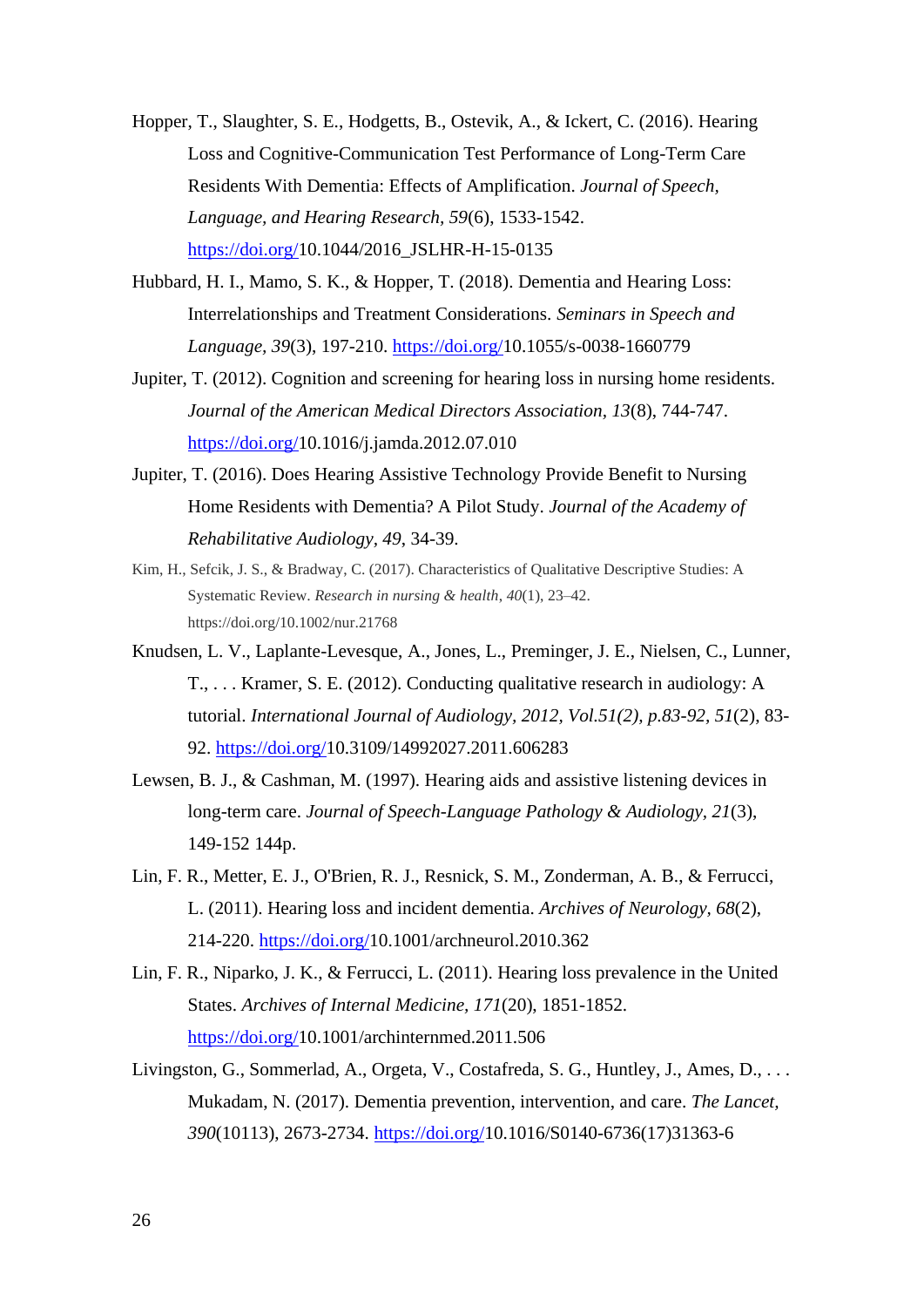- Loughrey, D. G., Kelly, M. E., Kelley, G. A., Brennan, S., & Lawlor, B. A. (2018). Association of age-related hearing loss with cognitive function, cognitive impairment, and dementia a systematic review and meta-analysis. *JAMA Otolaryngology - Head and Neck Surgery, 144*(2), 115-126. [https://doi.org/1](https://doi.org/)0.1001/jamaoto.2017.2513
- Mamo, S. K., Nirmalasari, O., Nieman, C. L., McNabney, M. K., Simpson, A., Oh, E. S., & Lin, F. R. (2017). Hearing Care Intervention for Persons with Dementia: A Pilot Study. *American Journal of Geriatric Psychiatry, 25*(1), 91-101. [https://doi.org/1](https://doi.org/)0.1016/j.jagp.2016.08.019
- Mamo, S. K., Reed, N. S., Price, C., Occhipinti, D., Pletnikova, A., Lin, F. R., & Oh, E. S. (2018). Hearing Loss Treatment in Older Adults With Cognitive Impairment: A Systematic Review. *Journal of Speech, Language, and Hearing Research : JSLHR, 61*(10), 2589-2603. [https://doi.org/1](https://doi.org/)0.1044/2018\_JSLHR-H-18-0077
- Marin, D. B., Flynn, S., Mare, M., Lantz, M., Hsu, M., Laurans, M., . . . Mohs, R. C. (2001). Reliability and validity of a chronic care facility adaptation of the Clinical Dementia Rating scale. *International Journal of Geriatric Psychiatry, 16*(8), 745-750. [https://doi.org/1](https://doi.org/)0.1002/gps.385
- Meyer, C., Scarinci, N., Ryan, B., & Hickson, L. (2015). "This Is a partnership between all of us": Audiologists' perceptions of family member involvement in hearing rehabilitation. *American Journal of Audiology, 24*(4), 536-548. [https://doi.org/1](https://doi.org/)0.1044/2015\_AJA-15-0026
- National Health Medical Research Council & Australian Vice-Chancellors' Committee. (2007). *National statement on ethical conduct in human research* Canberra National Health and Medical Research Council.
- O'Brien, C. B., Harris, B. I., Beckman, J. T., Reed, A. D., & Cook, A. D. (2014). Standards for reporting qualitative research: a synthesis of recommendations. *Academic Medicine, 89*(9), 1245-1251. [https://doi.org/1](https://doi.org/)0.1097/ACM.0000000000000388
- Pichora-Fuller, M. K., Dupuis, K., Reed, M., & Lemke, U. (2013). Helping older people with cognitive decline communicate: Hearing aids as part of a broader rehabilitation approach. *Seminars in Hearing, 34*(4), 308-330. [https://doi.org/1](https://doi.org/)0.1055/s-0033-1356643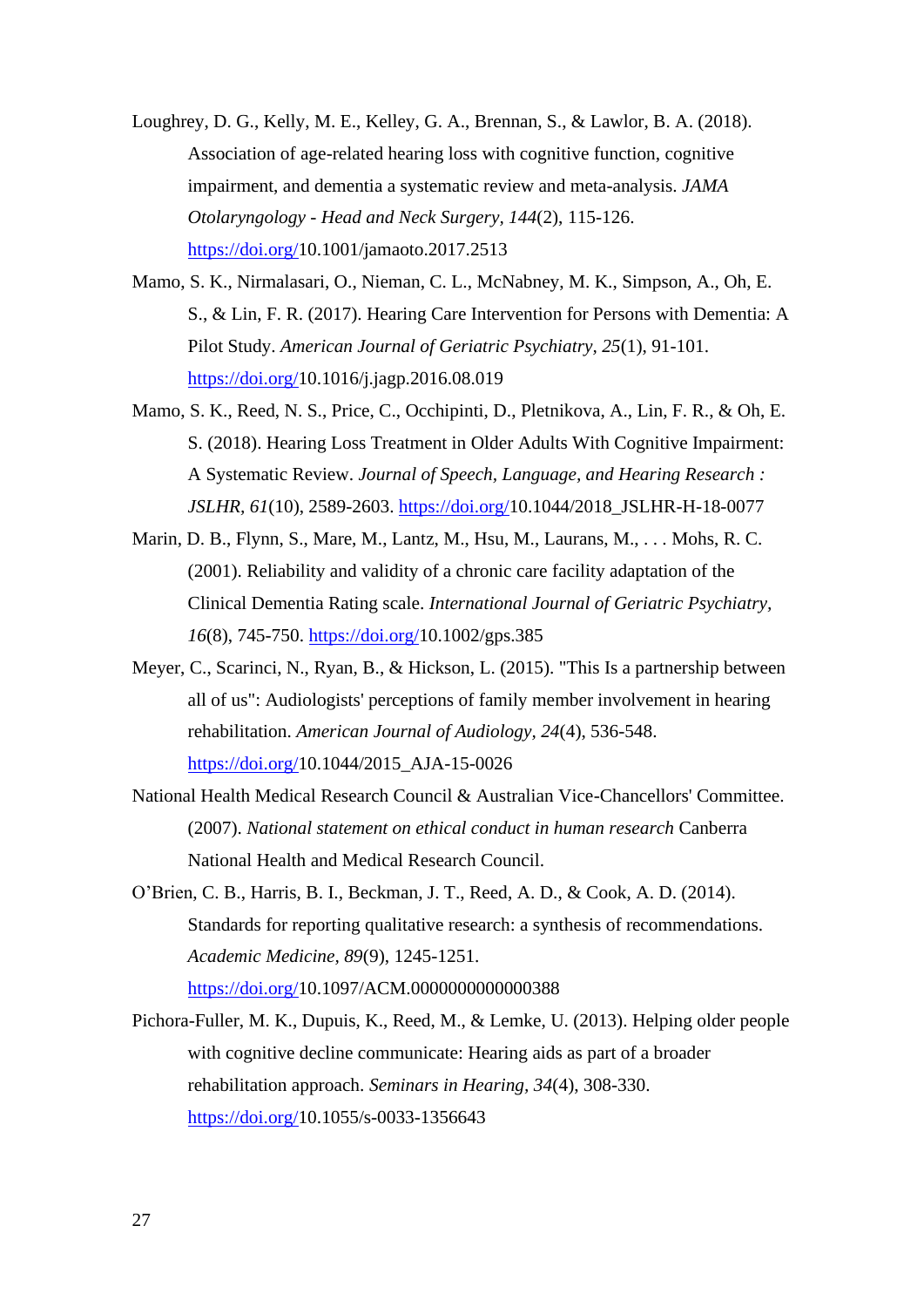- Picker Institute Europe. (2016). Person-centred care in Europe: a cross-country comparison of health system performance, strategies and structures. Picker Institute Europe, Oxford, England. Accessed online [https://www.picker.org/wp](https://www.picker.org/wp-content/uploads/2016/02/12-02-16-Policy-briefing-on-patient-centred-care-in-Europe.pdf)[content/uploads/2016/02/12-02-16-Policy-briefing-on-patient-centred-care-in-](https://www.picker.org/wp-content/uploads/2016/02/12-02-16-Policy-briefing-on-patient-centred-care-in-Europe.pdf)[Europe.pdf](https://www.picker.org/wp-content/uploads/2016/02/12-02-16-Policy-briefing-on-patient-centred-care-in-Europe.pdf)
- Pryce, H., & Gooberman-Hill, R. (2012). 'There's a hell of a noise': living with a hearing loss in residential care. *Age Ageing, 41*(1), 40-46. [https://doi.org/1](https://doi.org/)0.1093/ageing/afr112
- Pryce, H., & Gooberman-Hill, R. (2013). Foundations of an intervention package to improve communication in residential care settings: A mixed methods study. *Hearing, Balance and Communication, 11*(1), 30-38. [https://doi.org/1](https://doi.org/)0.3109/21695717.2012.756224
- Pryce, H., Hall, A., Laplante-Lévesque, A., & Clark, E. (2016). A qualitative investigation of decision making during help-seeking for adult hearing loss. *International Journal of Audiology, 55*(11), 658. [https://doi.org/1](https://doi.org/)0.1080/14992027.2016.1202455
- Punch, R., & Horstmanshof, L. (2018). Hearing loss and its impact on residents in long term care facilities: A systematic review of literature. *Geriatric Nursing*. [https://doi.org/1](https://doi.org/)0.1016/j.gerinurse.2018.07.006
- Slaughter, S. E., & Bankes, J. (2007). The Functional Transitions Model: Maximizing ability in the context of progressive disability associated with Alzheimer's disease. *Canadian Journal on Aging, 26*(1), 39-47. [https://doi.org/1](https://doi.org/)0.3138/Q62V-1558-4653-P0HX
- Slaughter, S. E., Hopper, T., Ickert, C., & Erin, D. F. (2014). Identification of hearing loss among residents with dementia: perceptions of health care aides. *Geriatric Nursing, 35*(6), 434-440. [https://doi.org/1](https://doi.org/)0.1016/j.gerinurse.2014.07.001
- Sprangers, S., Dijkstra, K., & Romijn-Luijten, A. (2015). Communication skills training in a nursing home: Effects of a brief intervention on residents and nursing aides. *Clinical Interventions in Aging, 10*, 311-319. [https://doi.org/1](https://doi.org/)0.2147/cia.s73053
- Stans, S. E. A., Dalemans, R., de Witte, L., & Beurskens, A. (2013). Challenges in the communication between 'communication vulnerable' people and their social environment: An exploratory qualitative study. *Patient Education and Counseling, 92*(3), 302-312. [https://doi.org/1](https://doi.org/)0.1016/j.pec.2013.05.021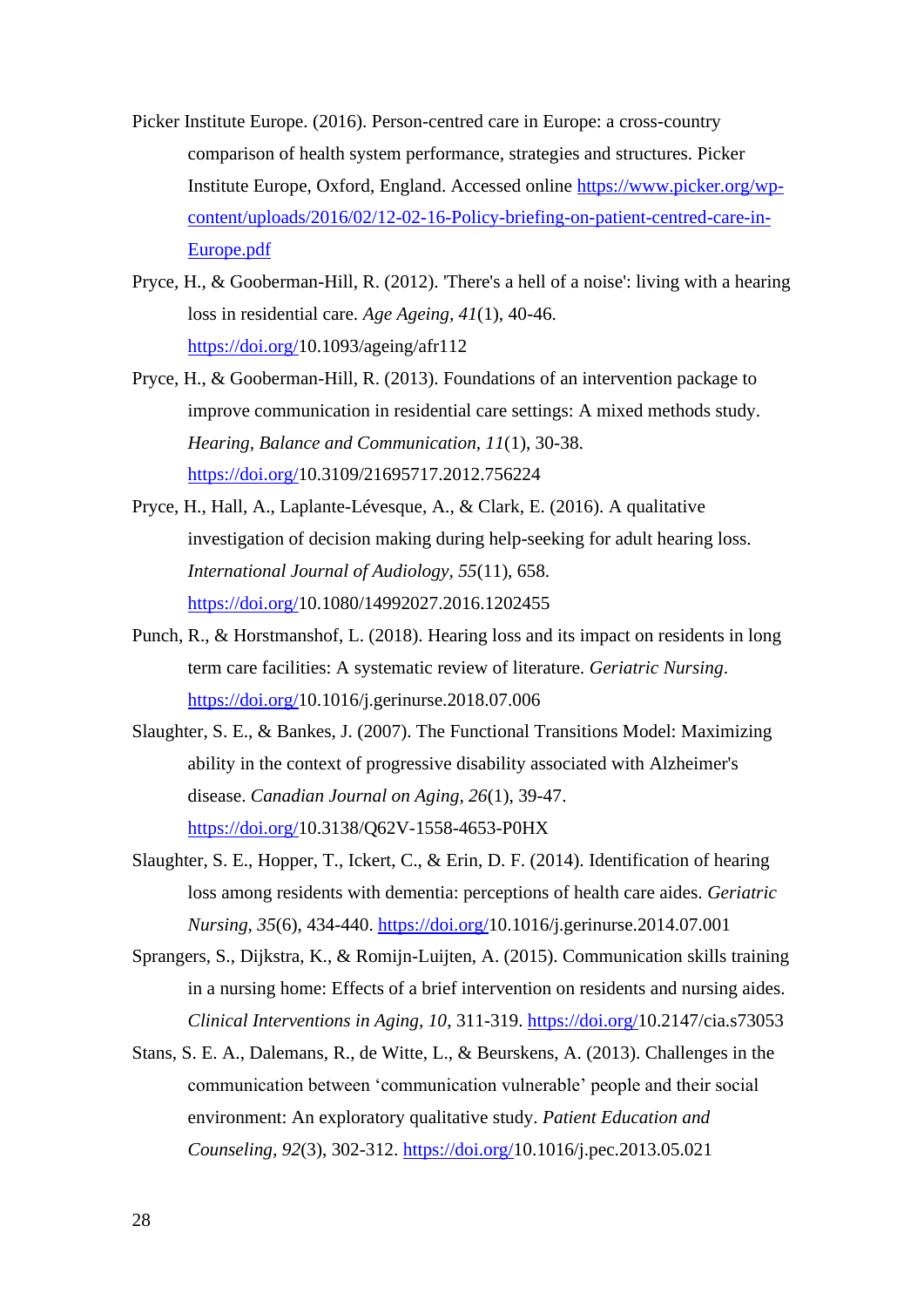- World Health Organization. (2001). *International classification of functioning, disability and health : ICF*. Geneva: World Health Organization.
- World Health Organization. (2019). Facts about deafness. Accessed online 9 October 2019. who.int/deafness/facts/en/
- Worrall, L., Hickson, L., & Dodd, B. (1993). Screening for communication impairment in nursing homes and hostels. *Australian Journal of Human Communication Disorders, 21*(2), 53-64.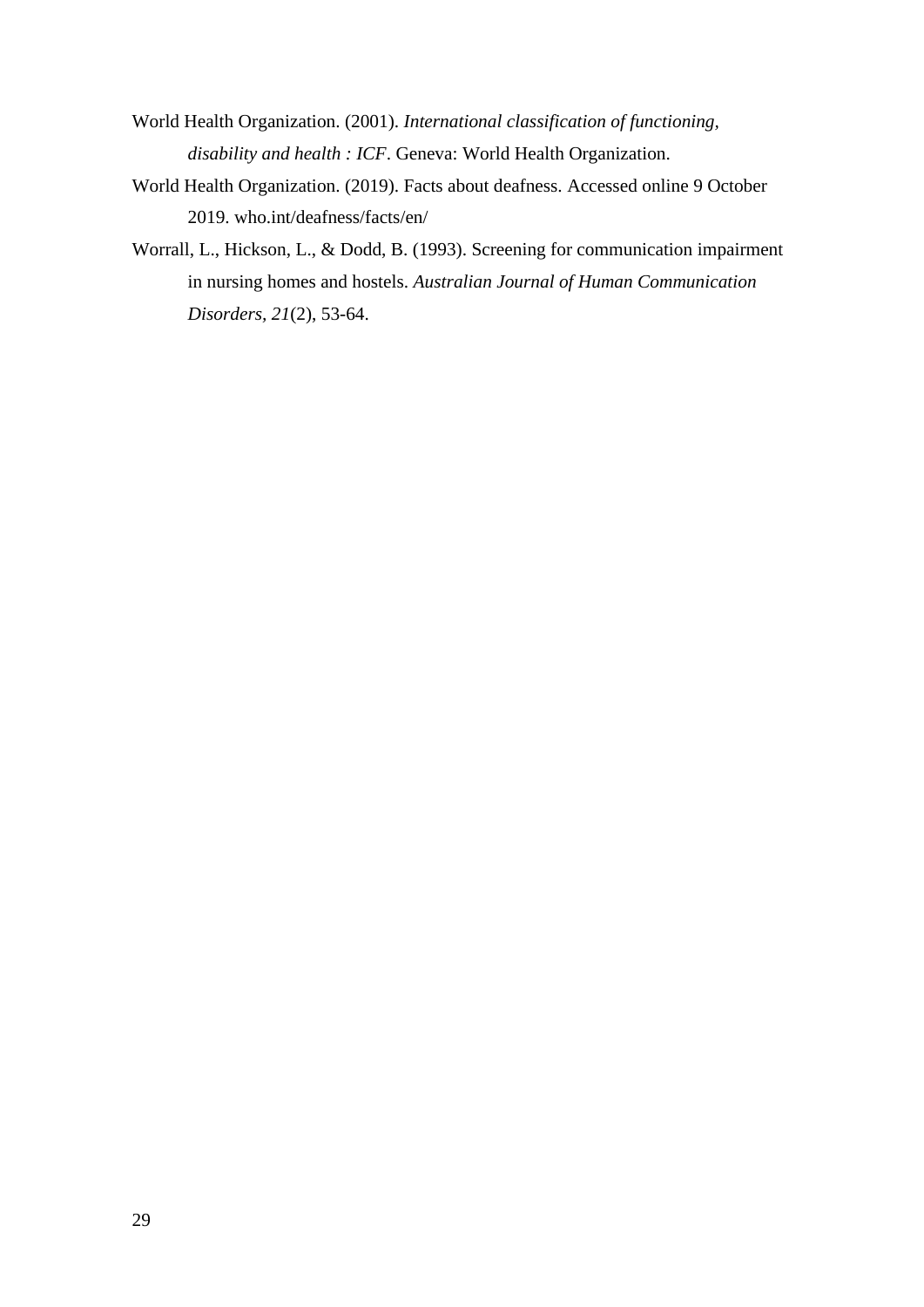Table 1. Overview of Categories, Codes and Example Quotes for Theme 1 "Far-Reaching Consequences to the Individual"

Table 2. Overview of Categories, Codes and Example Quotes for Theme 2 "Appropriate Management of Hearing Impairment is Beneficial and Important for People living with Dementia"

Table 3. Overview of Sub-Categories, Codes and Example Quotes for Category 1 "Audiologists Emphasized Hearing Aids"

Table 4. Overview of Sub-Categories, Codes and Example Quotes for Category 2 " Care Staff Emphasised Using Communication Strategies"

Table 5. Overview of Sub-Categories, Codes and Example Quotes for Category 3 "Family Members Emphasized a Person-Centered Approach"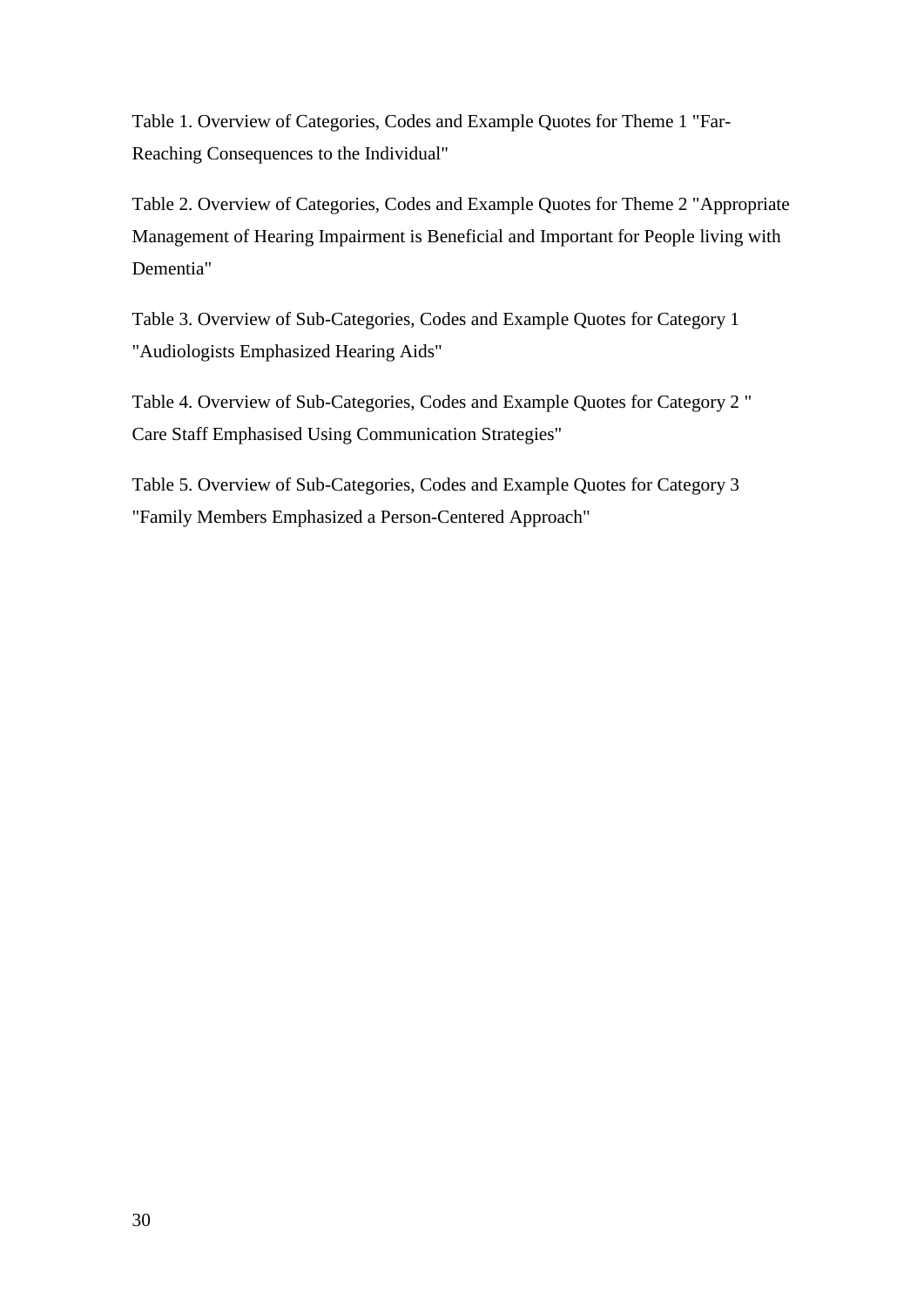| <b>Categories</b>                  | <b>Example codes</b>                  | <b>Example participant quotes</b>                                                                                                                                                                                                                                                                                                                                                                                                                                  |
|------------------------------------|---------------------------------------|--------------------------------------------------------------------------------------------------------------------------------------------------------------------------------------------------------------------------------------------------------------------------------------------------------------------------------------------------------------------------------------------------------------------------------------------------------------------|
|                                    |                                       |                                                                                                                                                                                                                                                                                                                                                                                                                                                                    |
| Emotional                          | Frustration                           | They [PWD] probably have the feeling but when they can't hear what somebody is                                                                                                                                                                                                                                                                                                                                                                                     |
| consequences                       |                                       | trying to say to do or things like that. It's really frustrating as well. (CS)                                                                                                                                                                                                                                                                                                                                                                                     |
|                                    | Grumpiness                            | I've seen other people do it now, even his daughter, when they approach him from                                                                                                                                                                                                                                                                                                                                                                                   |
|                                    |                                       | his left side he would also get cranky and yell "I can't hear you. What do you want?"                                                                                                                                                                                                                                                                                                                                                                              |
|                                    |                                       | just grumpy responses. (CS)                                                                                                                                                                                                                                                                                                                                                                                                                                        |
|                                    | Distressed                            | Those sort of misunderstandings [not hearing] can also distress a person with<br>dementia. (CS)                                                                                                                                                                                                                                                                                                                                                                    |
|                                    | Feel stupid                           | I just take it that it's just me stupid, not listening properly. (PWD)                                                                                                                                                                                                                                                                                                                                                                                             |
|                                    |                                       |                                                                                                                                                                                                                                                                                                                                                                                                                                                                    |
|                                    |                                       |                                                                                                                                                                                                                                                                                                                                                                                                                                                                    |
|                                    | Avoid activities                      | And it's hard for him. And he's not doing activities in there like he used to because he                                                                                                                                                                                                                                                                                                                                                                           |
|                                    |                                       | has that feeling of, "oh I can't hear people." (FAM)                                                                                                                                                                                                                                                                                                                                                                                                               |
|                                    | Confused during activities            |                                                                                                                                                                                                                                                                                                                                                                                                                                                                    |
|                                    | Communication partners avoid          | If they (aged care staff) don't understand him or he can't understand them, I think                                                                                                                                                                                                                                                                                                                                                                                |
|                                    | talking to PWD                        | they just walk out. (FAM)                                                                                                                                                                                                                                                                                                                                                                                                                                          |
|                                    |                                       |                                                                                                                                                                                                                                                                                                                                                                                                                                                                    |
| consequences                       |                                       |                                                                                                                                                                                                                                                                                                                                                                                                                                                                    |
|                                    |                                       | right way, so that's why you have maladaptive behaviours. (CS)                                                                                                                                                                                                                                                                                                                                                                                                     |
|                                    | Defensive behaviours                  | I think one or two of them tried to undress him because they were saying it's time for                                                                                                                                                                                                                                                                                                                                                                             |
|                                    |                                       | a shower or whatever and then he got quite defensive when they started trying to                                                                                                                                                                                                                                                                                                                                                                                   |
| Social consequences<br>Behavioural | Feel lonely<br>Maladaptive behaviours | I guess with the hearing impaired or even lost their hearing, they should be I guess<br>that they would feel very, very lonely. (CS)<br>At times, it [HI] probably creates a little bit of confusion. (CS)<br>If you can't hear what other people are saying, then obviously you would be<br>distressed, anxious, and because of dementia you are not able to express that the<br>undress him. I think that was all part of the accents, his hearing loss, and his |

Table 1. Overview of Categories, Codes and Example Quotes for Theme 1 "Far-Reaching Consequences to the Individual"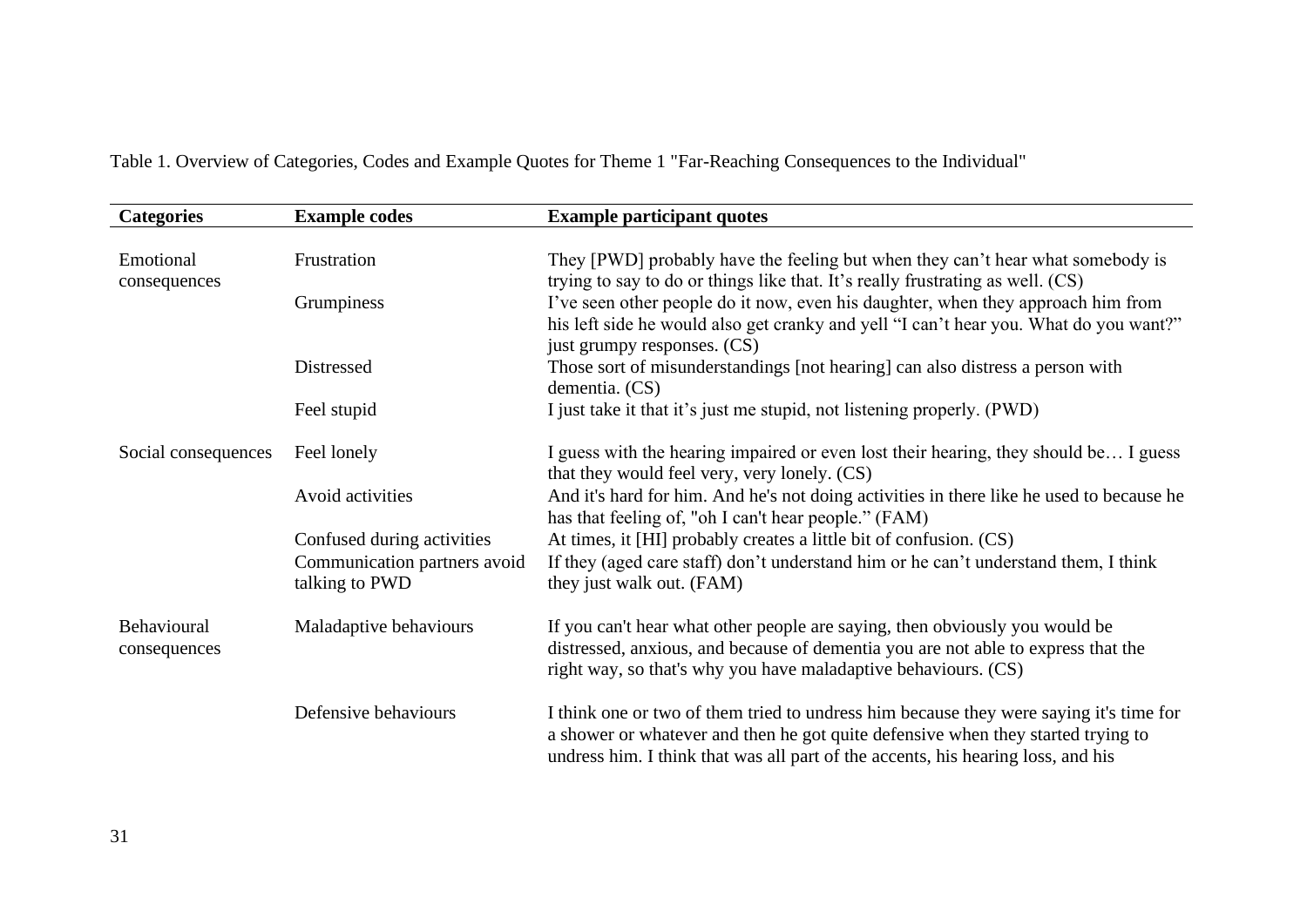|                                        |                                                                                                             | dementia that just about  If he could have heard better that often would have<br>overcome. (FAM)                                                                                                                                                                                                                                                                                                                                                                                                                                                                                                                                                   |
|----------------------------------------|-------------------------------------------------------------------------------------------------------------|----------------------------------------------------------------------------------------------------------------------------------------------------------------------------------------------------------------------------------------------------------------------------------------------------------------------------------------------------------------------------------------------------------------------------------------------------------------------------------------------------------------------------------------------------------------------------------------------------------------------------------------------------|
| Consequences of HI<br>on communication | Communication is more<br>difficult                                                                          | Very bad. I find it [talking to husband] impossible. (FAM)                                                                                                                                                                                                                                                                                                                                                                                                                                                                                                                                                                                         |
|                                        | <b>Emotional responses</b>                                                                                  | The big point is that I get annoyed, and then that makes it worse, because then I can<br>hear less. (IND)                                                                                                                                                                                                                                                                                                                                                                                                                                                                                                                                          |
|                                        | Unable to follow conversations                                                                              | They are not able to follow conversation. (AUD)                                                                                                                                                                                                                                                                                                                                                                                                                                                                                                                                                                                                    |
|                                        | Unable to hear conversations                                                                                | Biggest complaint we get is in the dining room, just that they are not able to hear<br>what people are saying. (AUD)                                                                                                                                                                                                                                                                                                                                                                                                                                                                                                                               |
| $\mathbf{v}$ $\alpha$ $\alpha$         | Loss of privacy<br>$\therefore$ $\cos A$ $\sin A$ $\sin A$ $\sin A$ $\sin A$<br>$\mathcal{C}$ $\mathcal{C}$ | When somebody is deaf and you're trying to have an intimate conversation with<br>someone you lose a lot of the intimacy and you lose a lot of the privacy. (CS)<br>$\overline{1}$ $\overline{11}$ $\overline{1}$ $\overline{1}$ $\overline{1}$ $\overline{1}$ $\overline{1}$ $\overline{1}$ $\overline{1}$ $\overline{1}$ $\overline{1}$ $\overline{1}$ $\overline{1}$ $\overline{1}$ $\overline{1}$ $\overline{1}$ $\overline{1}$ $\overline{1}$ $\overline{1}$ $\overline{1}$ $\overline{1}$ $\overline{1}$ $\overline{1}$ $\overline{1}$ $\overline$<br>$\mathbf{1}$ , $\mathbf{1}$ , $\mathbf{1}$ , $\mathbf{1}$ , $\mathbf{1}$ , $\mathbf{1}$ |

*Note: CS = Care staff; AUD = Audiologist; FAM = family member; HI = hearing impairment; IND = Indiviual living with dementia and hearing impairment; PWD = person living with dementia.*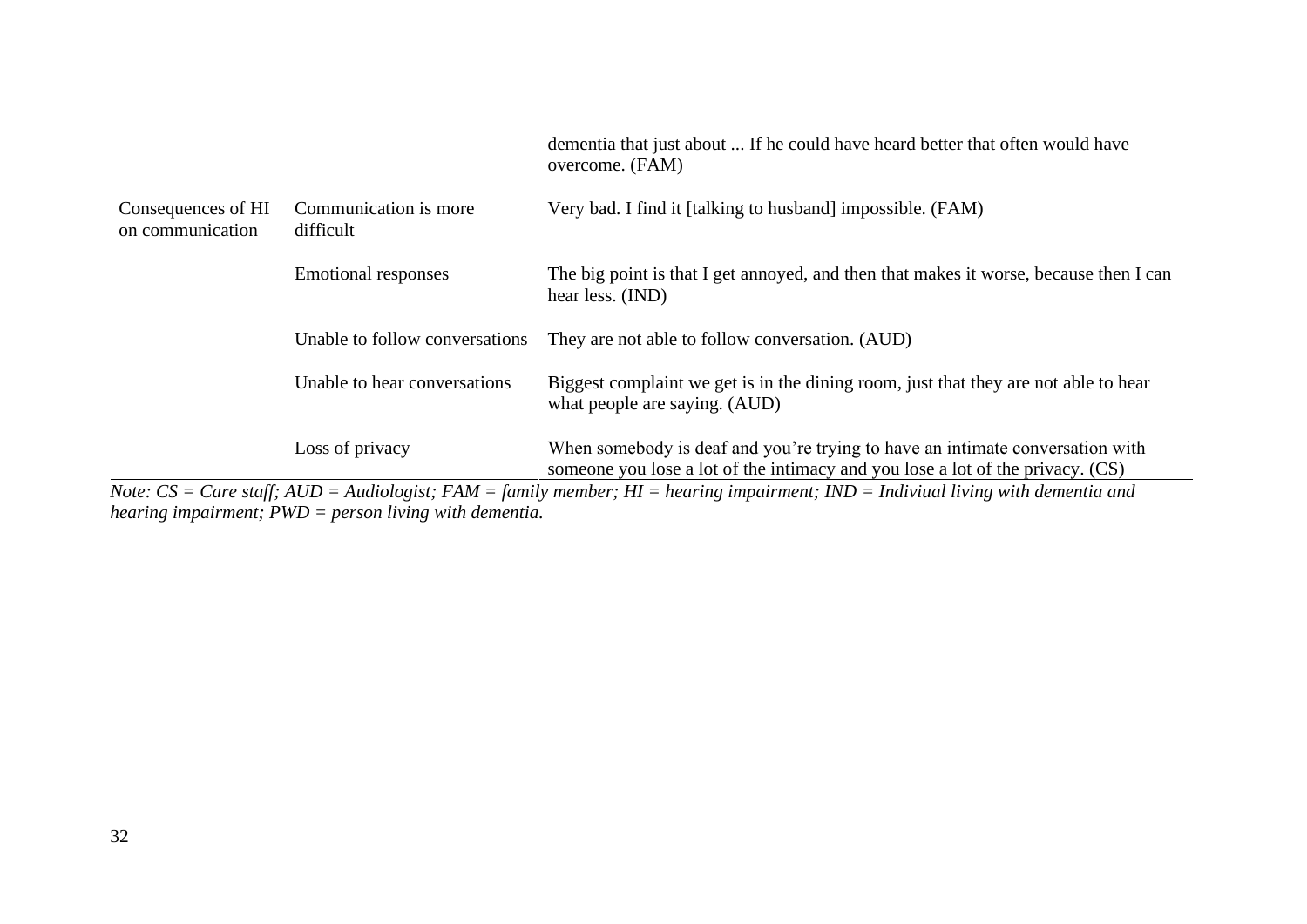Table 2. Overview of Categories, Codes and Example Quotes for Theme 2 "Appropriate Management of Hearing Impairment is Beneficial and Important for People living with Dementia"

| Codes                                                                                     | <b>Example participant quotes</b>                                                                                                                                                                                                                                                           |
|-------------------------------------------------------------------------------------------|---------------------------------------------------------------------------------------------------------------------------------------------------------------------------------------------------------------------------------------------------------------------------------------------|
| Addressing hearing is important to the<br>individual                                      | Absolutely important! He doesn't if he doesn't hear he doesn't know what's going on. That's<br>the world to him. (FAM)                                                                                                                                                                      |
| Using hearing aids effectively improves<br>communication                                  | So, once he got wearing those (hearing aids), the staff members all commented on how his<br>dementia seemed to be a lot better. Purely because he could respond now. (AUD)                                                                                                                  |
| Using hearing aids effectively helps<br>residents engage                                  | The patient or client themselves can engage a bit more (AUD) <i>discussing outcomes of HA fitting</i> .                                                                                                                                                                                     |
| Using hearing aids effectively reduces<br>fatigue in residents with dementia              | They're [PWD] not as tired. (AUD) discussing outcomes of HA fitting.                                                                                                                                                                                                                        |
| Using effective communication strategies<br>improves conversations and residents'<br>mood | If you come over to him gently on the other side, his right hand side of his body speaking to that<br>ear I just found that was like opening a door. He could hear what I was saying, he smiled and we<br>started talking and I sat down near him. (CS)                                     |
| Effective communication is part of a<br>person's dignity                                  | Well it's important because I think it's part of the person's dignity, it's kind of wrapped up in the<br>dignity of communicating well with somebody. (CS)<br>Note: $CS = care$ staff; $AUD = audiologist$ ; $FAM = family$ member; $HA = hearing$ aid; $PWD = person$ living with dementia |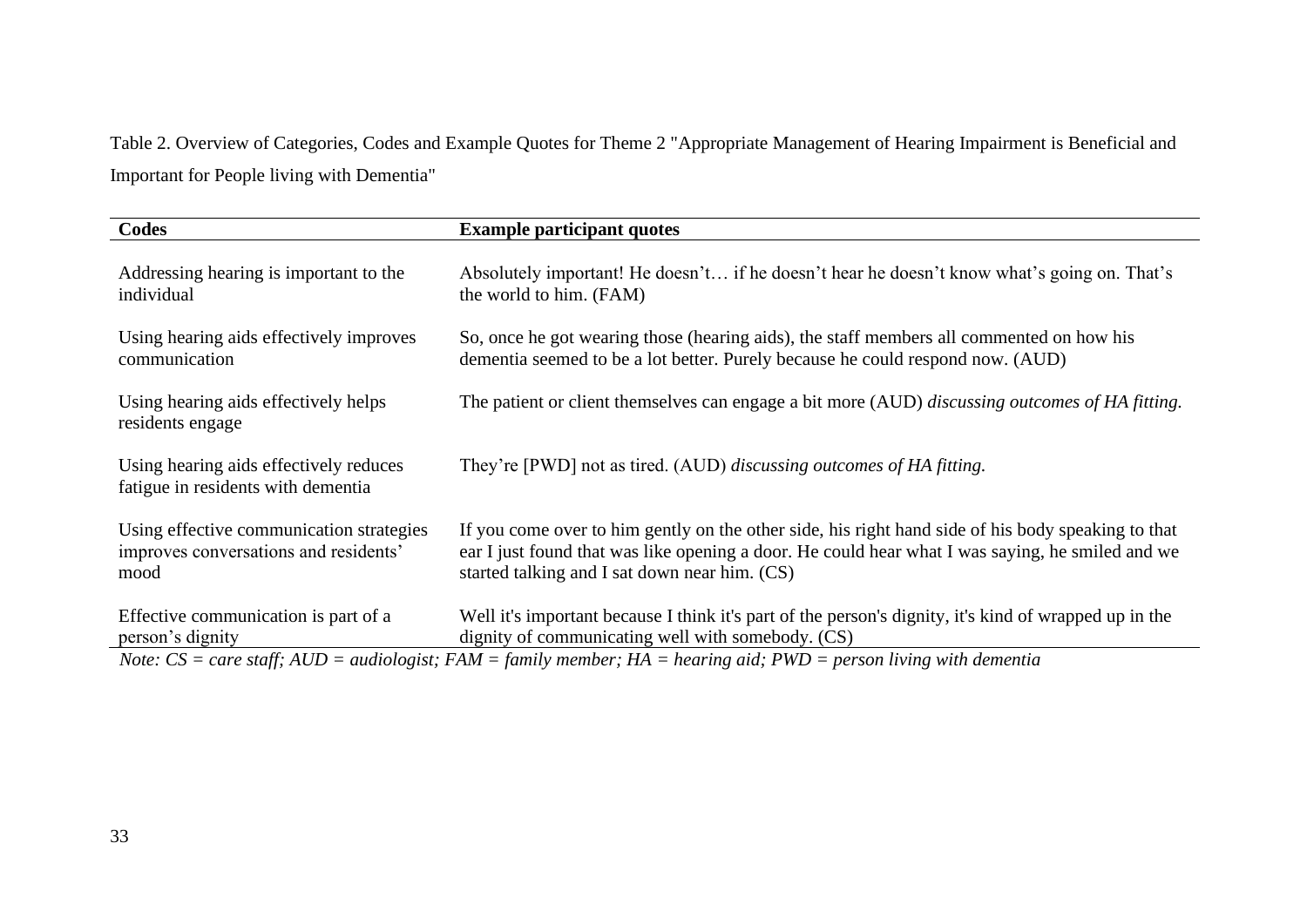| <b>Sub-categories</b>                                                       | <b>Codes</b>                                                                                                                                                                                                         | <b>Example participant quotes</b>                                                                                                                                                                                                                                                                                                                                                                                  |
|-----------------------------------------------------------------------------|----------------------------------------------------------------------------------------------------------------------------------------------------------------------------------------------------------------------|--------------------------------------------------------------------------------------------------------------------------------------------------------------------------------------------------------------------------------------------------------------------------------------------------------------------------------------------------------------------------------------------------------------------|
| Hearing aid use<br>influenced by<br>presence of dementia                    | Independent management of<br>hearing aid is important<br>PWD may be unable to manage<br>their hearing aids<br>PWD rely on caregivers to<br>manage hearing aids<br>Caregivers might not always<br>manage hearing aids | RA: who is responsible for the hearing aid? Fam: you mean inserting it? He is<br>I think it's important. (FAM)<br>Usually with the dementia client they can't do it [manage HAs] themselves.<br>(AUD)<br>We rely on the nursing home staff and nurses to help basically manage the<br>hearing aids for these clients. (AUD)<br>If I am not here, who's going to do it [manage HA]? (FAM)                           |
| Level of hearing aid<br>technology influenced<br>by presence of<br>dementia | Entry level HA<br>Rechargeable HAs                                                                                                                                                                                   | Most people in that situation are not very active socially, so generally the entry<br>level with subsidised options are the way we would go. (AUD)<br>His dementia meant that he was always fiddling with the hearing aid, pulling<br>them apart. So, the solution we found was to get a better hearing aid that he<br>couldn't. (AUD)                                                                             |
|                                                                             | HAs that have better noise<br>reduction features                                                                                                                                                                     | I agree that the better hearing aids are the best for that [adult with dementia] type<br>of client, because they have better noise reduction features. (AUD)                                                                                                                                                                                                                                                       |
| ALDs typically<br>considered after<br>hearing aids have been<br>ruled out   | ALD is considered if HA is<br>considered inappropriate                                                                                                                                                               | It [HA fitting] would depend on what level of dementia they're at and if they're<br>eating things, if they're putting things in their  If they can tolerate things in their<br>ears. If not, we might fit something like the pocket talker, which is pretty ancient.<br>Or just a little device that the family bring in when they visit to use when they<br>communicate; try to keep them engaged that way. (AUD) |
|                                                                             | ALD is considered if HA<br>management is unlikely to be<br>supported by aged care staff                                                                                                                              | If we don't set something like that up [getting HA put on care plan $\&$ involving<br>CS in management of hearing aid] then we might consider an ALD. (AUD)                                                                                                                                                                                                                                                        |

Table 3. Overview of Sub-Categories, Codes and Example Quotes for Category 1 "Audiologists Emphasized Hearing Aids"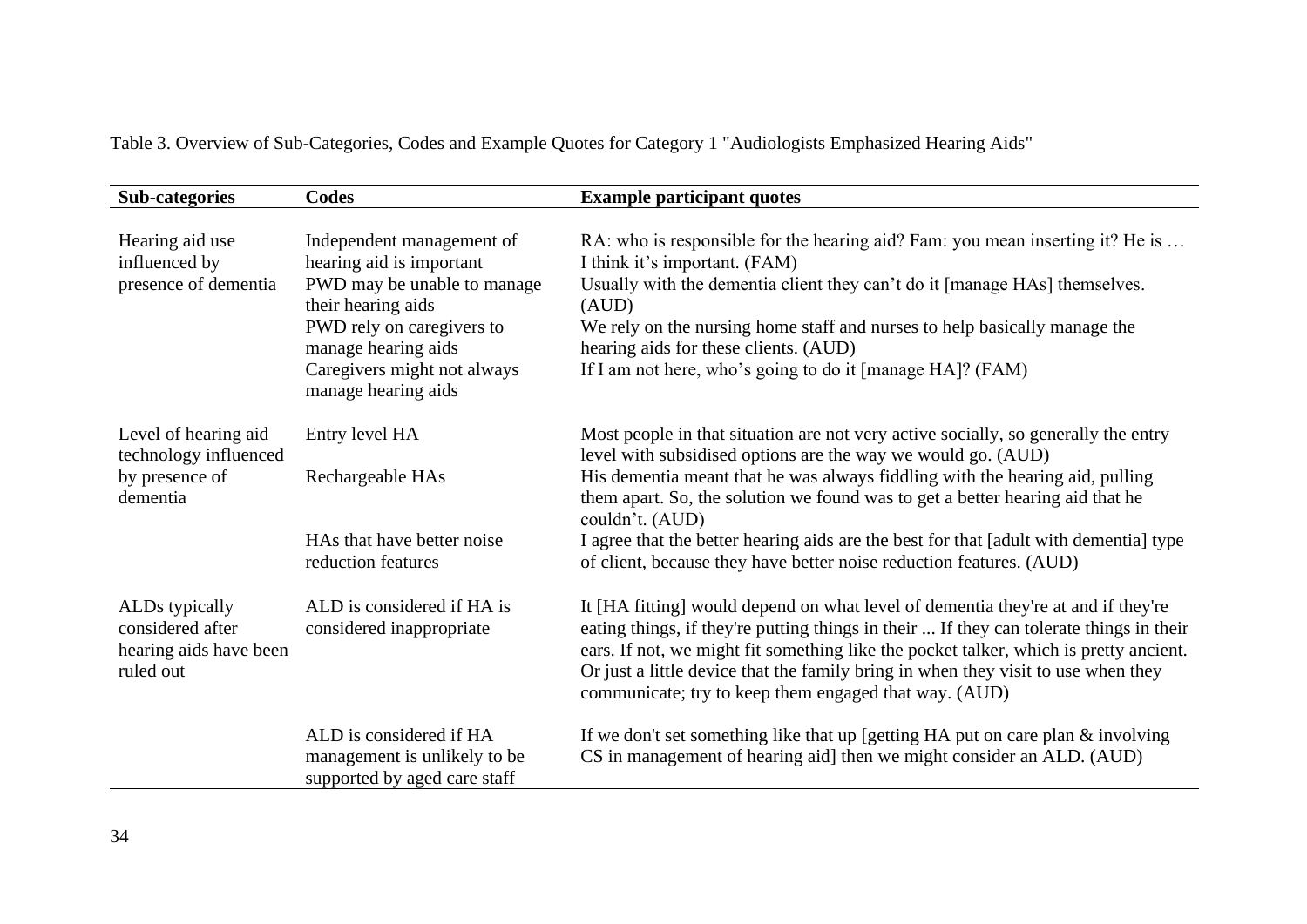|                                                                                                               | ALDs work quite well                                                                                                                                                                    | You know, I've fit quite a few of those, it's like a pocket talker. It's an assisted<br>device that they put on a headphone and just use it when they have visitors, and<br>they seem to work quite well. (AUD)                                                                                                                                                            |
|---------------------------------------------------------------------------------------------------------------|-----------------------------------------------------------------------------------------------------------------------------------------------------------------------------------------|----------------------------------------------------------------------------------------------------------------------------------------------------------------------------------------------------------------------------------------------------------------------------------------------------------------------------------------------------------------------------|
|                                                                                                               | ALDs aren't ideal                                                                                                                                                                       | Obviously, it's [ALD] not an ideal option for a lot of people that don't like the<br>idea of wearing some big, chunky earphones for most of the day. (AUD)                                                                                                                                                                                                                 |
| Counselling and<br>communication<br>strategies provided to<br>caregivers in place of<br>or along side devices | Audiologists provides counselling<br>and communication strategies in<br>place of HAs to caregivers<br>Counselling is important in<br>hearing rehabilitation for people<br>with dementia | I wouldn't always recommend a hearing aid or even a hearing device. For<br>example, I'd focus more on the carer, because they're struggling a lot, and just<br>ways for them to engage their partner better. (AUD)<br>Someone with dementia I feel like that is even more important rehabilitation side<br>of it, the counselling side of it is even more important. (AUD) |

*Note: CS = care staff; ALD = assistive listening device; AUD = audiologist; FAM = family member; HA = hearing aid; HI = hearing impairment; IND = individual with dementia and hearing impairment; PWD = person living with dementia;*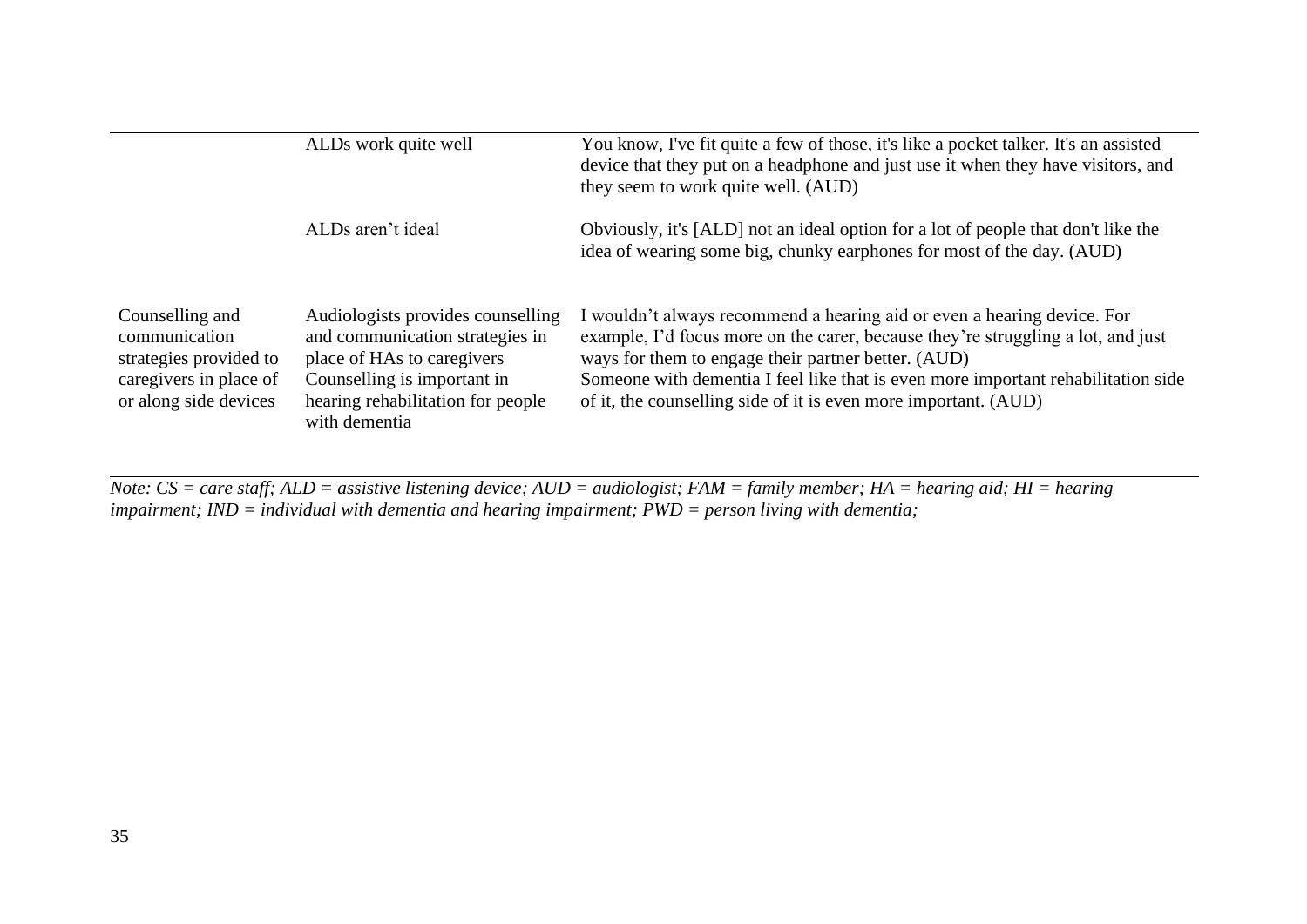**Sub-categories Codes Example participant quotes** CS use multiple communication strategies to overcome the impact of HI Use multiple communication strategies So, it really comes down to clear pronunciation, not yelling at them, but speaking clearly, definite eye contact, and definite body language… use of if needed, written word. (CS) Speak to the better ear If they've got one ear better than the other, choosing that side to speak to. (CS) Use gestures/body language/ demonstrate All the hand gestures and things seem to help. (CS) Slow down  $\prime$  simplify speech I tend to slow down and simplify what I am saying. (CS) Maintain eye contact Well, usually just make sure they've got eye contact if they can.  $(CS)$ Clarify And if necessary sometimes, approach the resident and clarify that one on one.  $(CS)$ Move closer I try to move a little closer. (CS) CS use visual aids to overcome consequences from HI Use visual aids I think we should always have visual aids. (CS) Write things down Another thing that sometimes helped, too, is to write things down. (CS) RACFs don't always have visual resources for staff to use I think we should always have visual aids. I must admit, finding or trying to ... Yeah, pretty much finding anything in an age care facility that has actual visual and printed off and labelled, you know is very rare. (CS) CS support residents who have HAs to wear them CS manage HAs Regularly upkeeping the hearing aids is really important. Changing the batteries on a regular basis to making sure they're clean, that they're functioning well. (CS) CS has HA management plan But how we are managing it here, is that we keep them [HA] in their case and kept in the medication trolley. That's what I've implemented here, similar to what I implemented at the other place, because it's very costly. So, I make sure that the

Table 4. Overview of Sub-Categories, Codes and Example Quotes for Category 2 " Care Staff Emphasised Using Communication Strategies"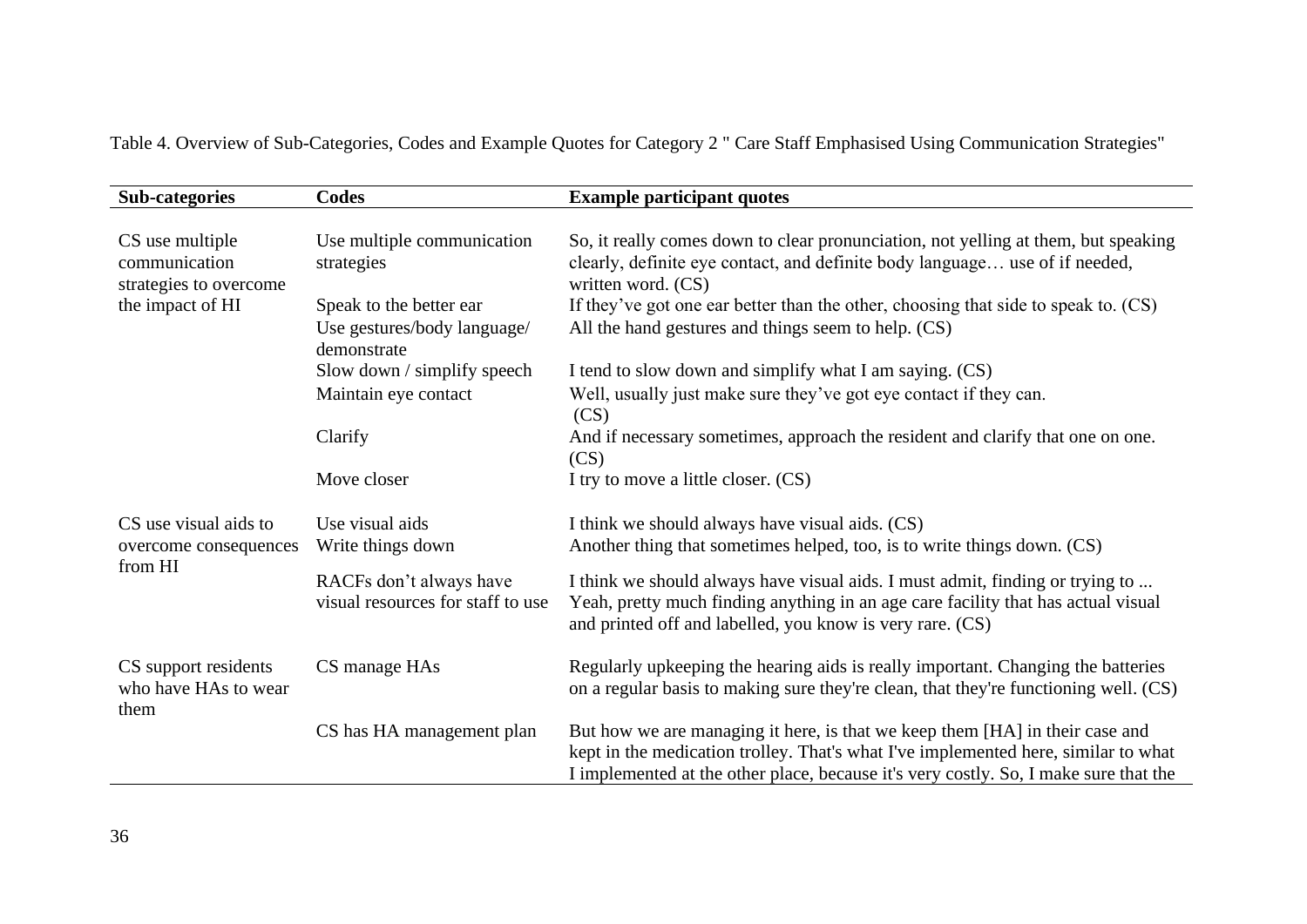|                                                                                     |                                                                    | RN puts the hearing aids on in the morning, because it's on the medication trolley.<br>The evening shift RN, before going out  During their 8:00 medication rounds at<br>night, they take the hearing aid off and put it back in the trolley. (CS)          |
|-------------------------------------------------------------------------------------|--------------------------------------------------------------------|-------------------------------------------------------------------------------------------------------------------------------------------------------------------------------------------------------------------------------------------------------------|
| CS identified that HI is<br>sub-optimally managed<br>for residents with<br>dementia | HI isn't managed for residents<br>with dementia                    | I couldn't say that it is particularly managed. (CS)                                                                                                                                                                                                        |
|                                                                                     | HI is overlooked                                                   | It's really hard because sometimes its just the natural progression that you don't<br>always see that it could be that [HI], you just think it's part of dementia so it's<br>probably skipped over quite a bit. (CS)                                        |
|                                                                                     | CS don't realise PWD isn't<br>wearing HA when talking to<br>them   | You can talk to them but not realising that they don't have their hearing aid in<br>there. $(CS)$                                                                                                                                                           |
|                                                                                     | CS don't refer PWD and<br>hearing concerns to hearing<br>services. | I must admit, I have never seen that [refer to hearing services] happen. (CS)<br>Note $CC = \text{mod}$ agus staff $III = \text{beam}$ innesime sur all $DUN = \text{mean}$ living with demention $IIA = \text{beam}$ and $DACT = \text{parallel}$ and agus |

*Note:*  $CS =$  aged care staff,  $HI =$  hearing impairment; PWD = person living with dementia;  $HA =$  hearing aid; RACFs = Residential aged care *facility; RN = Registered Nurse*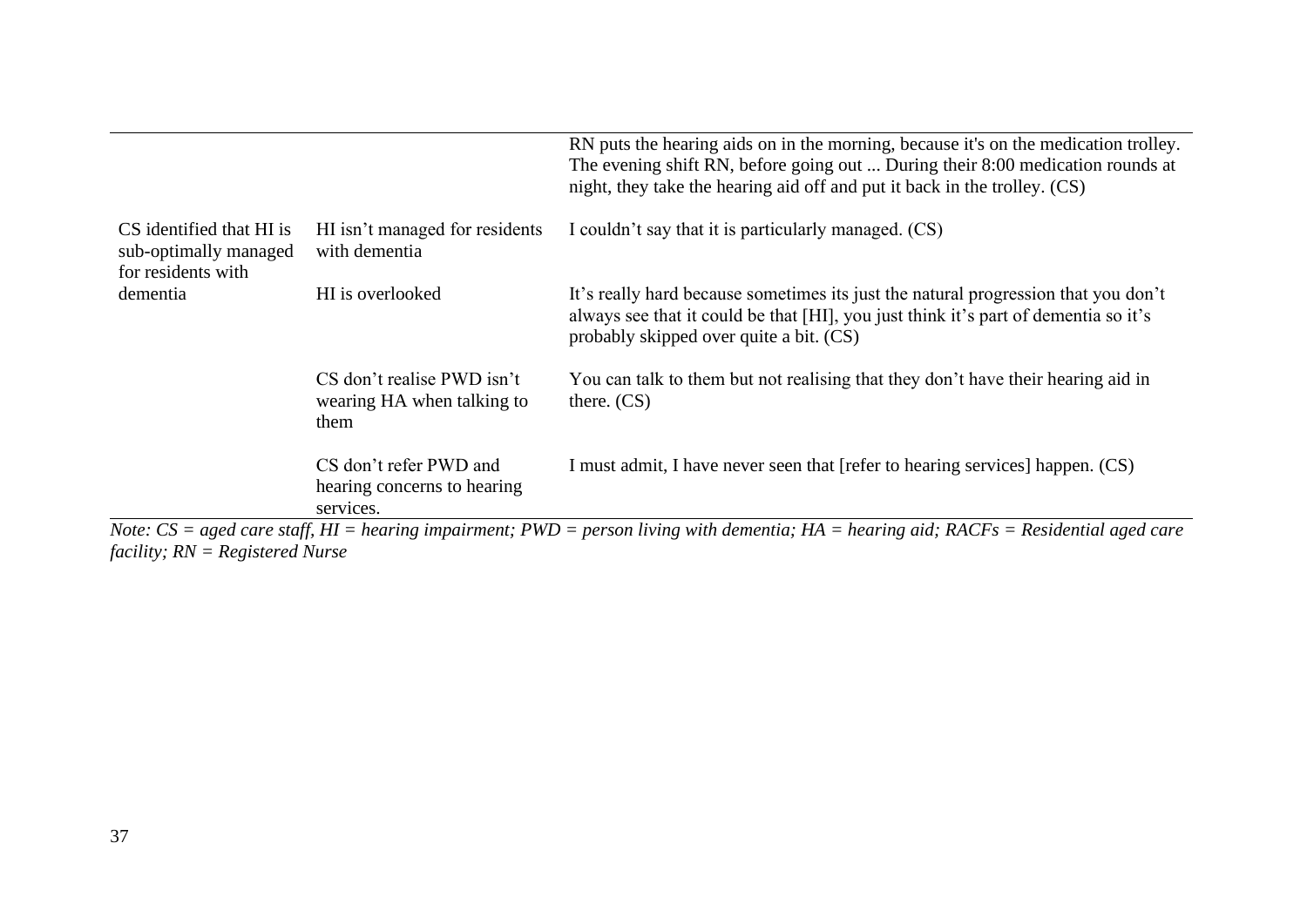Table 5. Overview of Sub-Categories, Codes and Example Quotes for Category 3 "Family Members Emphasized a Person-Centered Approach"

| <b>Sub-categories</b>         | Codes                                                | <b>Example participant quotes</b>                                                                                                                                                                                |
|-------------------------------|------------------------------------------------------|------------------------------------------------------------------------------------------------------------------------------------------------------------------------------------------------------------------|
|                               |                                                      |                                                                                                                                                                                                                  |
| HA of benefit to PWD          | Using HAs improves<br>communication                  | He doesn't hear anything if he doesn't have his hearing aid in. (FAM)                                                                                                                                            |
|                               | HA helps PWD hear                                    | I know that I have to be on track [changing HA batteries] so that she's                                                                                                                                          |
|                               | instructions, which is important<br>to them          | comfortable up here and can hear instructions because that's really important to<br>her. (FAM)                                                                                                                   |
|                               | Family support PWD to<br>manage their HA in the RACF | I leave notes on the near the HA box. Gradually staff has probably passed it onto<br>new staff to say that her HAs have to come out at night and to open the battery<br>case so that they're disconnected. (FAM) |
|                               |                                                      |                                                                                                                                                                                                                  |
| HAs aren't of benefit to      | Communication problem is                             | I don't honestly think it is because of his hearing. I think it's because of his                                                                                                                                 |
| <b>PWD</b>                    | from dementia not HI                                 | dementia  He might call a pen a rock or something, just something that doesn't<br>even relate to it. But, that's to do with the dementia, not the hearing. (FAM)                                                 |
|                               | PWD doesn't want HAs                                 | When we've said before, earlier on, "would you like to go somewhere to see if<br>they can put a hearing aid in his good ear?" he said, "Oh no, just no, no. Don't<br>worry." $(FAM)$                             |
|                               | HAs are no longer appropriate                        | Well, with mum and dad. There just came a time where HA was of no use, really.                                                                                                                                   |
|                               | due to dementia progression                          | Dad couldn't manage it, mum can't. (FAM)                                                                                                                                                                         |
| Families use<br>communication | Speak at family member                               | I just try to be in the right position and try and speak directly at her and all that<br>sort of thing. (FAM)                                                                                                    |
| strategies                    | Get close to family member                           | You've just go to remember to try and stand near him, closer, and see your face                                                                                                                                  |
|                               |                                                      | where he's watching what you're saying. (FAM)                                                                                                                                                                    |
|                               | Speak louder                                         | So I would have to speak louder. That's all I did to compensate most of it. (FAM)                                                                                                                                |
|                               | Repeat                                               | I sometimes have to repeat a few things. (FAM)                                                                                                                                                                   |